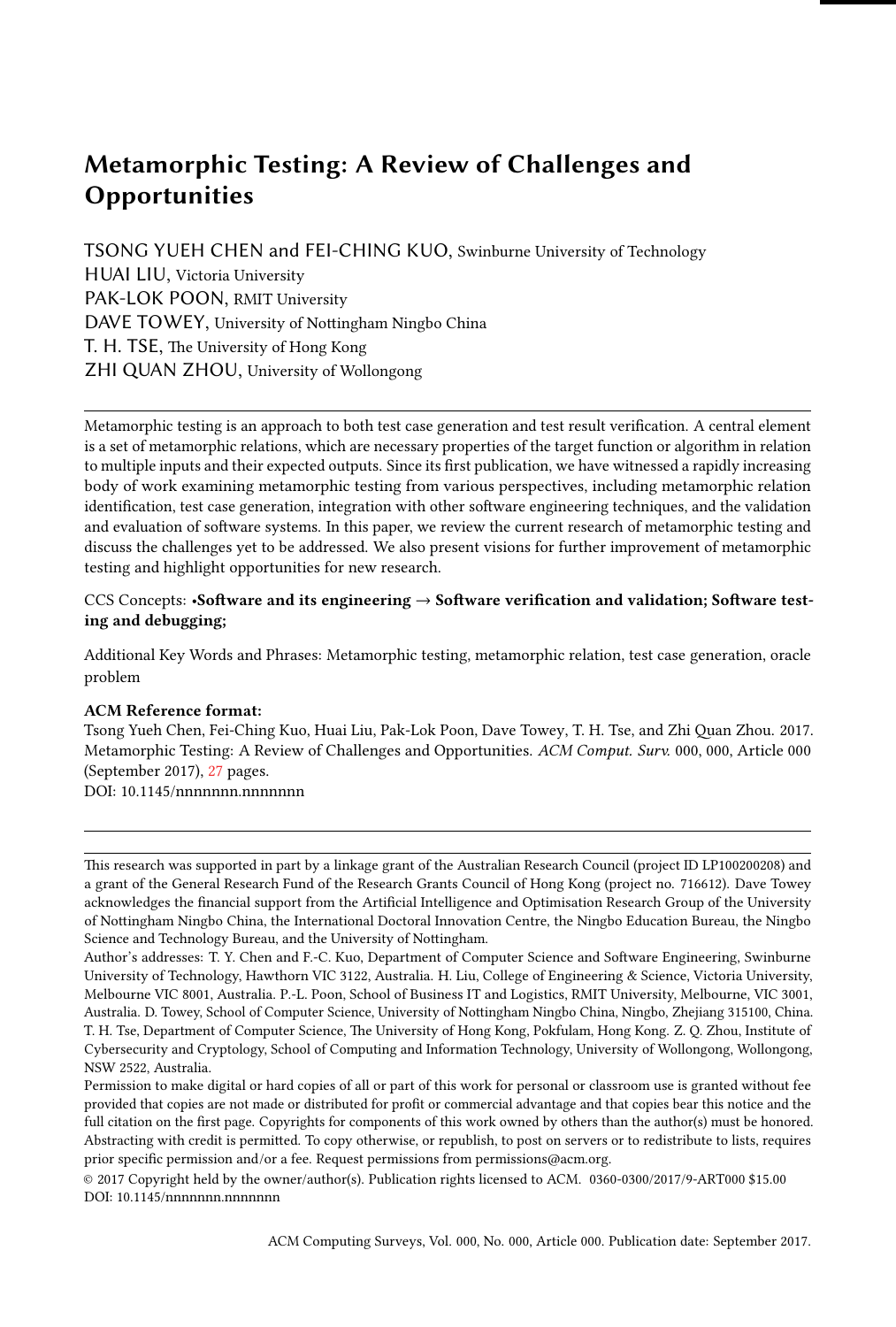# 1 INTRODUCTION

Software testing is a mainstream approach to software quality assurance and verification. However, it faces two fundamental problems: the oracle problem and the reliable test set problem. The *oracle* problem refers to situations where it is extremely difficult, or impossible, to verify the test result of a given test case (that is, an input selected to test the program). Normally, after the execution of a test case t, a systematic mechanism called a test oracle (or simply an oracle) is required to check the execution result. If the result does not agree with the expected outcome, we say that t fails and refer to it as a failure-causing test case. Otherwise, we say that t succeeds and refer to it as a successful, or non-failure-causing, test case. In many real-life situations, however, an oracle may not exist, or it may exist but resource constraints make it infeasible to use. The *reliable test* set problem means that since it is normally not possible to exhaustively execute all possible test cases, it is challenging to effectively select a subset of test cases (the reliable test set) with the ability to determine the correctness of the program. A number of strategies have been proposed to generate test cases for addressing the reliable test set problem, including random testing [\[39\]](#page-23-0), coverage testing [\[101\]](#page-26-1), search-based testing [\[40\]](#page-23-1), and symbolic execution [\[11\]](#page-22-0). Compared with test case generation strategies, only a few techniques have been proposed to address the oracle problem, such as assertion checking [\[79\]](#page-25-0) and N-version programming [\[61\]](#page-24-0). When the oracle problem occurs, many strategies for the reliable test set problem have limited applicability and effectiveness. Regardless of how effective a strategy is in generating a failure-causing test case, unless it leads to a crash of the program under test, that failure may not be recognized in the presence of the oracle problem.

Unlike most other software testing techniques, *Metamorphic Testing*  $(MT)$  [\[15\]](#page-22-1) can be used for both test case generation and test result verification  $-$  thus addressing both fundamental problems of testing. Although it was initially proposed as a method to generate new test cases based on successful ones, it soon became apparent that MT is also an effective approach for alleviating the oracle problem. A central element of MT is a set of Metamorphic Relations (MRs), which are necessary properties of the target function or algorithm in relation to multiple inputs and their expected outputs. When implementing MT, some program inputs (called *source inputs*) are first generated as source test cases, on the basis of which an MR can then be used to generate new inputs as follow-up test cases. Unlike the traditional way of verifying the test result of each individual test case, MT verifies the source and follow-up test cases as well as their outputs against the corresponding MR.

Since its first publication in 1998, quite a number of studies have been conducted on various aspects of MT. In recent years especially, MT has been attracting an increasing amount of attention and has helped detect a large number of real-life faults. It was a surprise to the software testing community, for example, when MT managed to detect new faults [\[77,](#page-25-1) [93\]](#page-26-2) in three out of seven programs in the Siemens suite [\[43\]](#page-23-2) even though these programs had repeatedly been studied in major software testing research projects for 20 years. In addition, Le et al. [\[50\]](#page-24-1) detected over one hundred faults in two popular C compilers (GCC and LLVM) based on a simple relation, which was quickly realized to be an MR  $[51, 78]$  $[51, 78]$  $[51, 78]$ . In addition to its extensive use in software testing [\[8,](#page-22-2) [13,](#page-22-3) [14,](#page-22-4) [16,](#page-22-5) [20,](#page-22-6) [50–](#page-24-1)[52,](#page-24-3) [83,](#page-25-3) [91,](#page-25-4) [99\]](#page-26-3), MT has been widely applied to address the oracle problem in the broader context of software engineering  $[3, 27, 29, 45, 46, 57, 77, 92, 93]$  $[3, 27, 29, 45, 46, 57, 77, 92, 93]$  $[3, 27, 29, 45, 46, 57, 77, 92, 93]$  $[3, 27, 29, 45, 46, 57, 77, 92, 93]$  $[3, 27, 29, 45, 46, 57, 77, 92, 93]$  $[3, 27, 29, 45, 46, 57, 77, 92, 93]$  $[3, 27, 29, 45, 46, 57, 77, 92, 93]$  $[3, 27, 29, 45, 46, 57, 77, 92, 93]$  $[3, 27, 29, 45, 46, 57, 77, 92, 93]$  $[3, 27, 29, 45, 46, 57, 77, 92, 93]$  $[3, 27, 29, 45, 46, 57, 77, 92, 93]$  $[3, 27, 29, 45, 46, 57, 77, 92, 93]$  $[3, 27, 29, 45, 46, 57, 77, 92, 93]$  $[3, 27, 29, 45, 46, 57, 77, 92, 93]$  $[3, 27, 29, 45, 46, 57, 77, 92, 93]$  $[3, 27, 29, 45, 46, 57, 77, 92, 93]$  $[3, 27, 29, 45, 46, 57, 77, 92, 93]$ . It has also been used as a technique for validation [\[91\]](#page-25-4) and quality assessment [\[98\]](#page-26-5), detecting real-life faults in several popular search engines.

In recent surveys of the oracle problem  $[4, 68, 71, 72]$  $[4, 68, 71, 72]$  $[4, 68, 71, 72]$  $[4, 68, 71, 72]$  $[4, 68, 71, 72]$  $[4, 68, 71, 72]$  $[4, 68, 71, 72]$ , a significant amount of discussion was devoted to MT, which was categorized as a mainstream and promising approach for addressing the problem. Among the surveys specifically about MT  $[34, 42, 81]$  $[34, 42, 81]$  $[34, 42, 81]$  $[34, 42, 81]$  $[34, 42, 81]$ , Segura et al.  $[81]$  have presented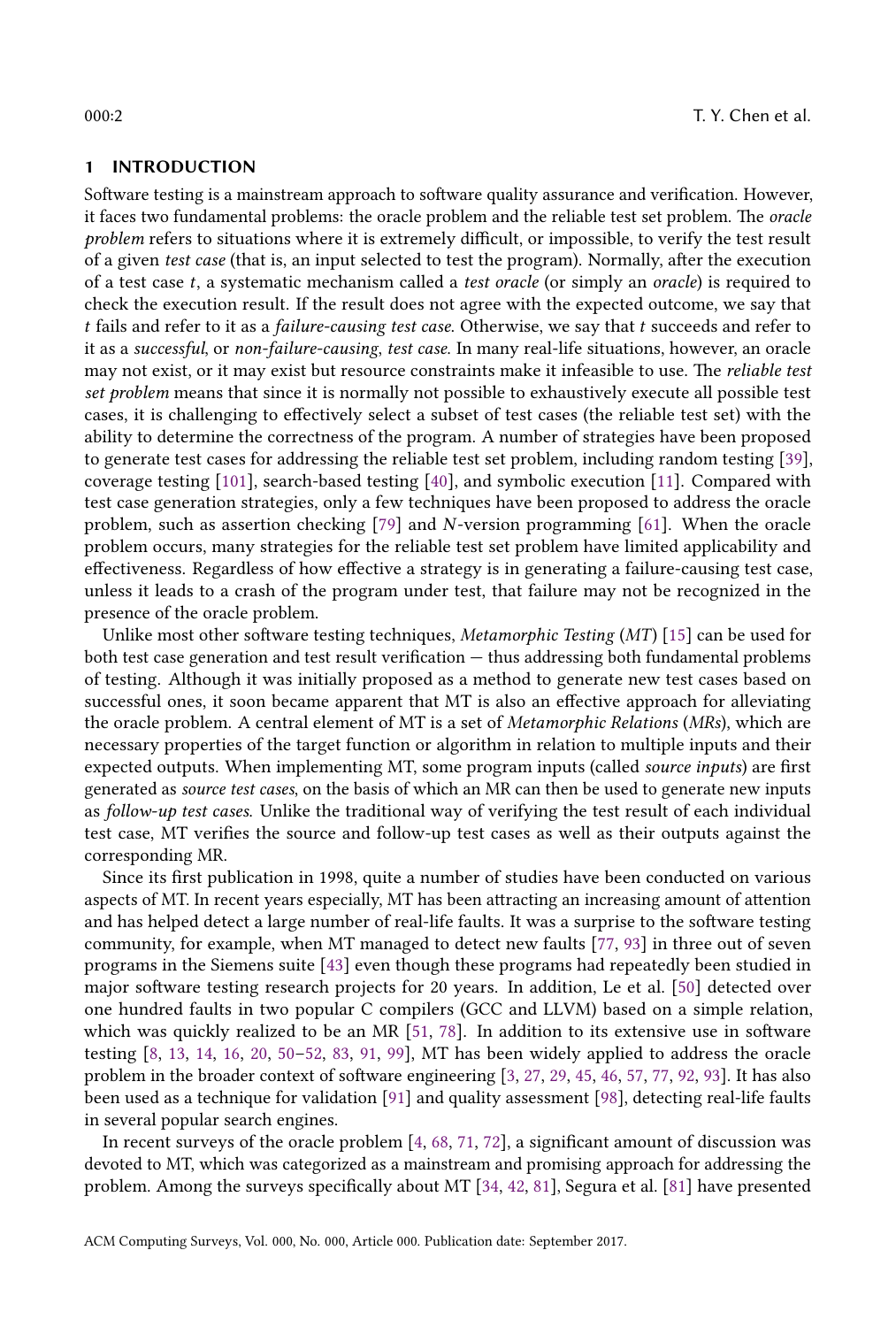an extensive literature review of MT, analyzing and summarizing 119 research papers published between 1998 and 2015, highlighting some open questions. Among all the papers on MT, we consider some of them as the *most important and influential* studies if either they opened new and important research directions for MT or their results have had significant impact. For example, some studies presented various approaches to systemically generate metamorphic relations [\[25,](#page-23-9) [47,](#page-23-10) [96,](#page-26-6) [100\]](#page-26-7). Other studies proposed the innovative application of MT to, amongst others, proving [\[27,](#page-23-3) [37\]](#page-23-11), debugging [\[29,](#page-23-4) [46\]](#page-23-6), fault localization [\[92\]](#page-26-4), fault tolerance [\[57\]](#page-24-4), and program repair [\[45\]](#page-23-5). Still other studies, as discussed above, have had the surprising and striking results of detecting real-life bugs in, amongst others, popular compilers [\[50,](#page-24-1) [51\]](#page-24-2) and search engines [\[98\]](#page-26-5). Our present article is different from traditional surveys. Rather than providing an exhaustive survey of what has been investigated, we focus instead on the above-mentioned most important and influential MT studies, the relationships among them, and their impacts. Complementary to previous surveys on the oracle problem  $[4, 68, 71, 72]$  $[4, 68, 71, 72]$  $[4, 68, 71, 72]$  $[4, 68, 71, 72]$  $[4, 68, 71, 72]$  $[4, 68, 71, 72]$  $[4, 68, 71, 72]$  and MT  $[34, 42, 81]$  $[34, 42, 81]$  $[34, 42, 81]$  $[34, 42, 81]$  $[34, 42, 81]$ , we attempt to summarize and analyze results based on related studies from a different perspective, providing an in-depth discussion of what has really been achieved and what still remains to be done. The main contribution of this paper is threefold. To the best of our knowledge:

- It provides by far the most thorough summary and clarification of the critical concepts of MT, including improved formal notation and definitions as well as consolidated advantages of MT (Section [2\)](#page-2-0); and important, but frequently overlooked or misunderstood concepts in MT (Section [3\)](#page-5-0).
- It presents by far the most systematic discussions of MT's research in the contexts of (i) tra-ditional software testing (Section [4\)](#page-7-0); (ii) extension beyond testing, such as for proving MRs and for validation (Section [5\)](#page-11-0); and (iii) integration of MT with other software engineering methods to address the oracle problem in related fields (Section [6\)](#page-13-0). In each discussion, we first provide a high-level review of the state of the art of MT, and then highlight the critical challenges to be addressed.
- It unveils by far the most comprehensive list of contemporary opportunities for emerging research related to MT (Section [7\)](#page-16-0).

# <span id="page-2-0"></span>2 BACKGROUND

Before formally presenting the notation and definitions, we first introduce the history of how MT was proposed, paving a way for a deeper understanding of its underlying intuitions, and facilitating the presentation of its evolution.

# 2.1 Are successful test cases really useless?

As pointed out by Dijkstra [\[31\]](#page-23-12), software testing can only demonstrate the presence of faults, not their absence. In many situations, successful (non-failure-causing) test cases had been regarded as useless — because they do not reveal failures — and their test results were usually not passed to the debugging team. About twenty years ago, we revisited the question: Are successful test cases really useless? Our answer was "no". Most test case generation strategies serve specific purposes, so every generated test case should carry some useful information about the program under test [\[15,](#page-22-1) [21\]](#page-22-9). It has been an interesting (and challenging) task to examine how to make use of such useful, but implicit, information to support further testing.

Our revisit of this question led to the development of metamorphic testing (MT). In MT, we first identify some necessary properties of the target function or algorithm in the form of metamorphic relations (MRs) among multiple inputs and their expected outputs. These MRs are then used to transform existing (source) test cases into new (follow-up) test cases. Obviously, because the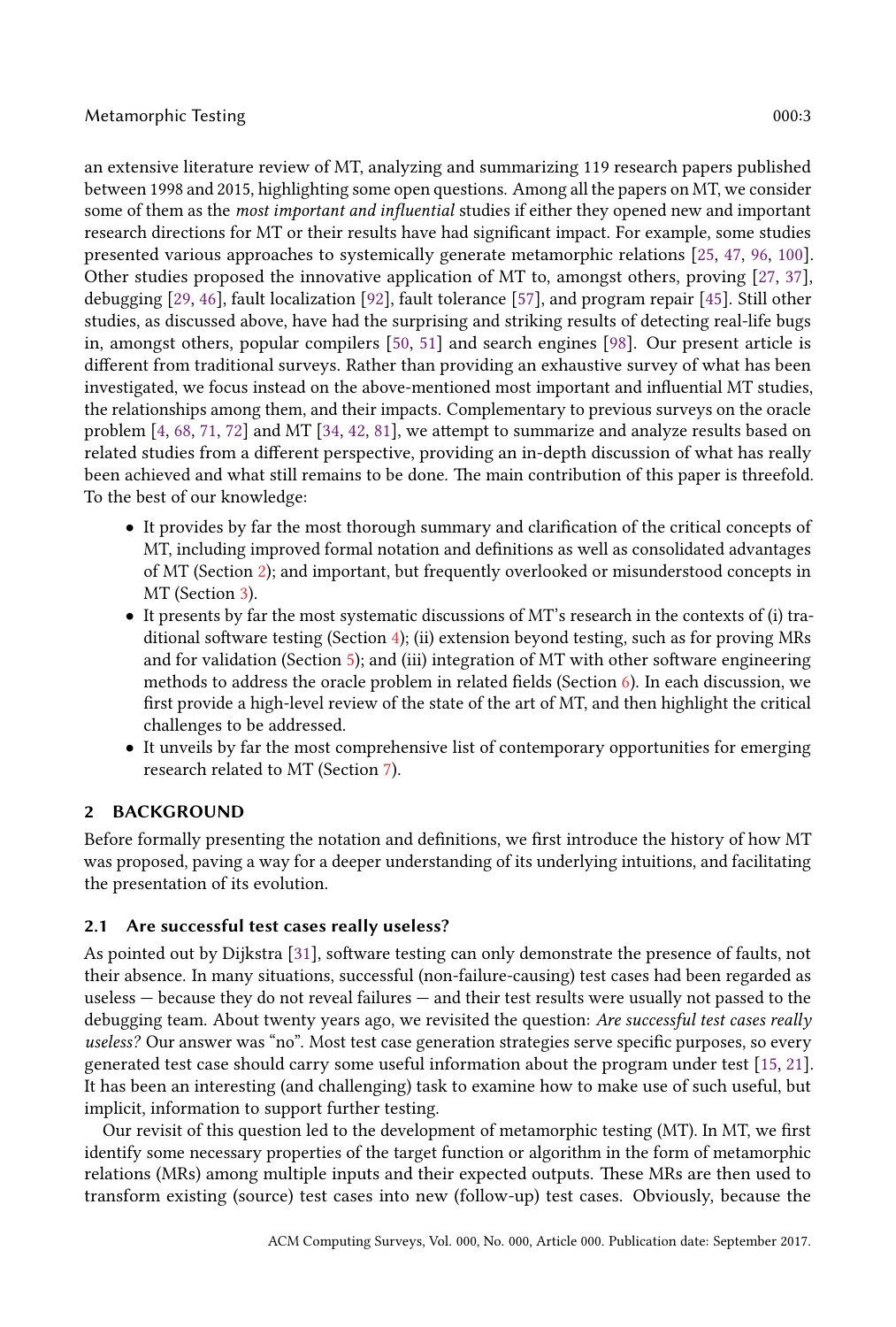follow-up test cases depend on the source test cases, they should also possess some (if not all) of the useful information embedded in them. If the actual outputs of source and follow-up test cases violate a certain MR, then we can say that the program under test is faulty with respect to the property associated with that MR. Although MT was initially proposed as a method for generating new test cases based on successful ones, it soon became clear that it could be used regardless of whether the source test cases were successful or not. In addition, it actually provided a lightweight, but effective, mechanism for test result verification  $-$  MT was thus recognized as a promising approach for alleviating the oracle problem.

It should be noted that MT is not the only technique designed to make use of successful test cases. Adaptive Random Testing (ART)  $[21, 26, 60]$  $[21, 26, 60]$  $[21, 26, 60]$  $[21, 26, 60]$  $[21, 26, 60]$  attempts to evenly spread the test cases across the input domain, using the location of successful test cases to guide selection of subsequent ones.

# <span id="page-3-2"></span>2.2 The intuition and formalization of MT

The intuition behind using MT to alleviate the oracle problem is as follows: Even if we cannot determine the correctness of the actual output for an individual input, it may still be possible to use relations among the expected outputs of multiple related inputs (and the inputs themselves) to help. Consider the following example.

<span id="page-3-1"></span>Example 1. Suppose that an algorithm f computes the shortest path for an undirected graph G, and a program P implements f. For any two vertices a and b in a large  $G$ , it may be very difficult to verify whether  $P(G, a, b)$  — the computed result of P given the inputs G, a, and b — is really the shortest path between a and b. One possible way to verify the result is to generate all possible paths from a to b, and then check against them whether  $P(G, a, b)$  is really the shortest path. However, it may not be practically feasible to generate all possible paths from a to b as the number of possible paths grows exponentially with the number of vertices. Although the oracle problem exists for testing the program P, we can make use of some properties to partially verify the result. For example, an MR can be derived from the following property: If the vertices a and b are swapped, the length of the shortest path will remain unchanged, that is,  $|f(G, b, a)| = |f(G, a, b)|$ . Based on this MR, we need two test executions, one with the source test case  $(G, a, b)$  and the other with the follow-up test case  $(G, b, a)$ . Instead of verifying the result of a single test execution, we verify the results of the multiple executions against the MR — we check whether the relation  $|P(G, b, a)| = |P(G, a, b)|$  (where we simply replace f by P) is satisfied or violated. If a violation is detected, we can then say that  $P$  is faulty.

The following is a formal presentation of the MT methodology.

DEFINITION 1 (METAMORPHIC RELATION (MR)). Let  $f$  be a target function or algorithm. A **metamorphic relation (MR)** is a necessary property<sup>[1](#page-3-0)</sup> of f over a sequence of two or more in-<br>types  $(x, y, y)$  where  $n \geq 2$  and their corresponding outputs  $(f(x), f(x))$   $f(x)$ puts  $\langle x_1, x_2, \ldots, x_n \rangle$ , where  $n \geqslant 2$ , and their corresponding outputs  $\langle f(x_1), f(x_2), \ldots, f(x_n) \rangle$ . It can be expressed as a relation  $\mathcal{R} \subseteq X^n \times Y^n$ , where  $\subseteq$  denotes the subset relation, and  $X^n$  and  $Y^n$ <br>are the Cartesian products of n input and n output spaces, respectively. Following standard informal are the Cartesian products of n input and n output spaces, respectively. Following standard informal practice, we may simply write  $\mathcal{R}(x_1, x_2, \ldots, x_n, f(x_1), f(x_2), \ldots, f(x_n))$  to indicate that  $\langle x_1, x_2, \ldots, x_n, f(x_1), f(x_2), \ldots, f(x_n) \rangle \in \mathcal{R}.$ 

For ease of presentation, we will write "target function or algorithm" as "target algorithm" in the remaining part of this paper.

For instance, the property from Example [1,](#page-3-1) "If the vertices  $a$  and  $b$  are swapped, the length of the shortest path will remain unchanged", is a necessary property of the target algorithm  $f$ .  $|f(G, b, a)| = |f(G, a, b)|$  is the MR corresponding to this property.

<span id="page-3-0"></span> $^1\mathrm{A}$  necessary property of an algorithm means a condition that can be logically deduced from the algorithm.

ACM Computing Surveys, Vol. 000, No. 000, Article 000. Publication date: September 2017.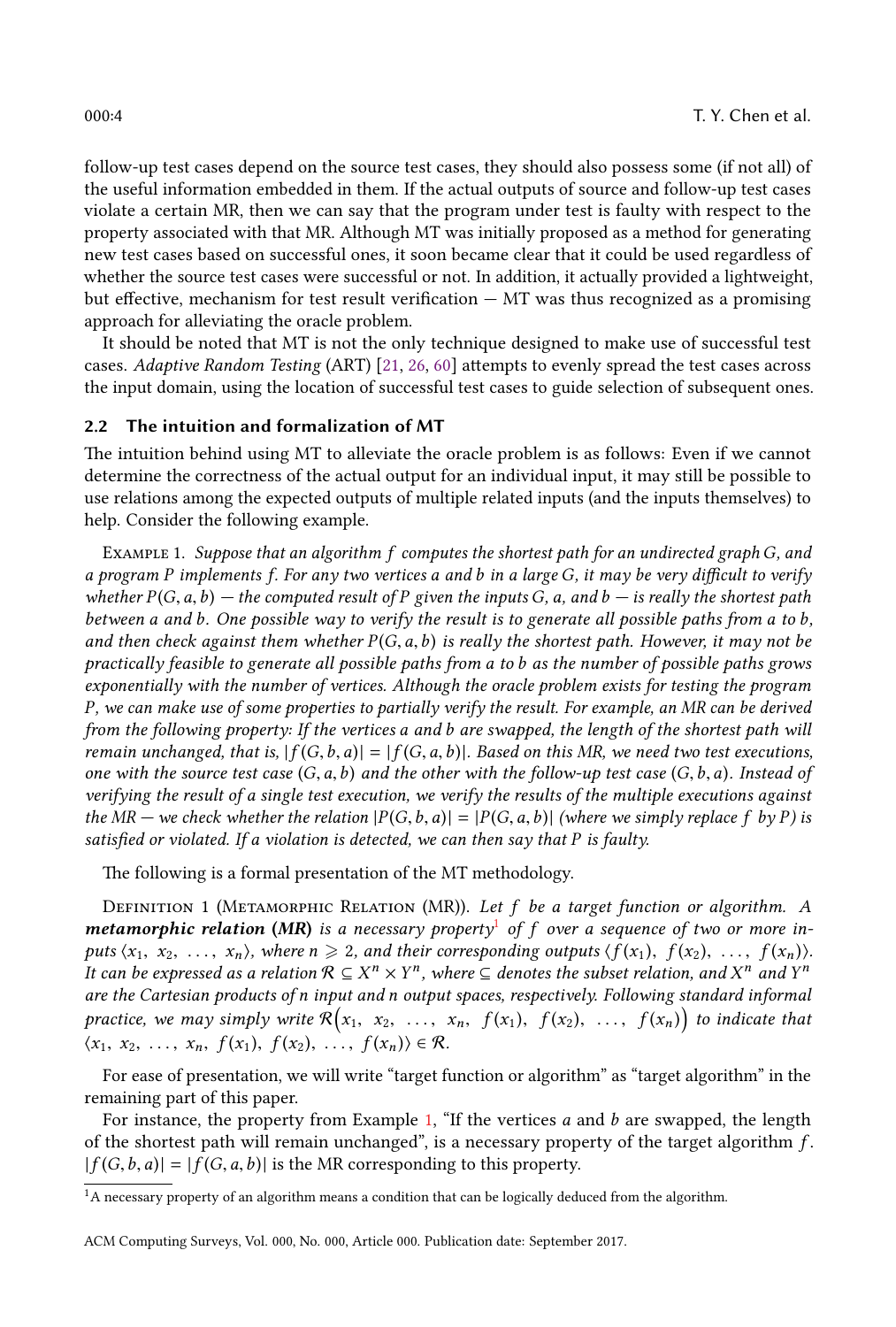Definition 2 (Source Input and Follow-up Input). Consider an MR  $\mathcal{R}(x_1, x_2, \ldots, x_n, f(x_1), f(x_2), \ldots, f(x_n)).$  Suppose that each  $x_j$   $(j = k + 1, k + 2, \ldots, n)$ <br>is constructed based on  $(x, x_1, x_2, \ldots, x_n)$   $f(x)$   $f(x)$   $f(x)$  assorbing to  $\mathcal{R}$ . For any is constructed based on  $\langle x_1, x_2, \ldots, x_k, f(x_1), f(x_2), \ldots, f(x_k) \rangle$  according to R. For any  $i = 1, 2, \ldots, k$ , we refer to  $x_i$  as a source input. For any  $j = k + 1, k + 2, \ldots, n$ , we refer to  $x_j$  as a **follow-up input**. In other words, for a given R, if all source inputs  $x_i$   $(i = 1, 2, ..., k)$  are specified, then follow-up inputs  $x_i$   $(i = k + 1, k + 2, ..., n)$  can be constructed based on the source inputs and if then follow-up inputs  $x_j$   $(j = k + 1, k + 2, \ldots, n)$  can be constructed based on the source inputs and, if<br>necessary their corresponding outputs necessary, their corresponding outputs.

In Example [1,](#page-3-1)  $(G, a, b)$  is the source input and  $(G, b, a)$  is the follow-up input constructed by using the same graph G and swapping the start and end nodes (a and b). Obviously,  $(G, a, b)$  and  $(G, b, a)$  can be used as test cases for MT (and are referred to as the source and follow-up test cases, respectively).

Definition 3 (Metamorphic Group of Inputs (MG)). Consider an MR  $\mathcal{R}(x_1, x_2, \ldots, x_n, f(x_1), f(x_2), \ldots, f(x_n)).$  The sequence of inputs  $\langle x_1, x_2, \ldots, x_n \rangle$ <br>is defined as a **matameribia group (MC)** of inputs for the MP. More specifically the MC is the is defined as a **metamorphic group (MG)** of inputs for the MR. More specifically, the MG is the sequence of source inputs  $\langle x_1, x_2, \ldots, x_k \rangle$  and follow-up inputs  $\langle x_{k+1}, x_{k+2}, \ldots, x_n \rangle$  related to R.

In Example [1,](#page-3-1)  $\langle (G, a, b), (G, b, a) \rangle$  is an MG.

DEFINITION 4 (METAMORPHIC TESTING (MT)). Let P be an implementation of a target algorithm  $f$ . For an MR R, suppose that we have  $\mathcal{R}(x_1, x_2, \ldots, x_n, f(x_1), f(x_2), \ldots, f(x_n))$ . Metamorphic<br>testing (MT) based on this MP for P involves the following states. testing (MT) based on this MR for P involves the following steps:

(1) Define  $\mathcal{R}'$  by replacing  $f$  by  $P$  in  $\mathcal{R}$ .<br>(2) Given a sequence of source test  $f$ .

(2) Given a sequence of source test cases  $\langle x_1, x_2, \ldots, x_k \rangle$ , execute them to obtain their respective outputs  $\langle P(x_1), P(x_2), \ldots, P(x_k) \rangle$ . Construct and execute a sequence of followup test cases  $\langle x_{k+1}, x_{k+2}, \ldots, x_n \rangle$  according to R' and obtain their respective outputs  $\langle P(x_{k+1}), P(x_{k+2}), \ldots, P(x_n) \rangle$  $\langle P(x_{k+1}), P(x_{k+2}), \ldots, P(x_n) \rangle$ .

(3) Examine the results with reference to  $R'$ . If  $R'$  is not satisfied, then this MR has revealed that P faulty is faulty.

If conducting MT for Example [1,](#page-3-1) f would first be replaced by P in the MR to give the expected relation  $|P(G, b, a)| = |P(G, a, b)|$ . Given the MG  $\langle (G, a, b), (G, b, a) \rangle$ , the program would then be executed so that we could examine whether  $|P(G, b, a)| = |P(G, a, b)|$  is satisfied or violated.

With MT, it is not necessary to investigate whether  $P(x_i) = f(x_i)$  for any individual test case  $x_i$ <br>which would require a test oracle. MT therefore alleviates the oracle problem in testing — which would require a test oracle. MT therefore alleviates the oracle problem in testing.

# <span id="page-4-0"></span>2.3 Advantages of MT

Based on the definitions in the previous section, we next summarize MT's main advantages. Note that although these advantages are not unique to metamorphic testing, MT is one of the few techniques that have all of them.

Advantage 1: Simplicity in concept. Both the intuition and technical content of MT are simple and elegant. As shown in previous studies [\[55,](#page-24-7) [73\]](#page-25-8), testers, even those without much experience or expertise, could learn how to use MT in a few hours and then correctly apply it to test a variety of systems.

Advantage 2: Straightforward implementation. According to Definition 4 (Section [2.2\)](#page-3-2), implementing MT is straightforward. Both test case generation and test result verification are implemented based on MRs. Previous studies of MT, especially those related to MT applications where a large number of MRs are identified, suggest that MR identification is not a very difficult task even though it cannot be completely automated. The success of using a very simple MR to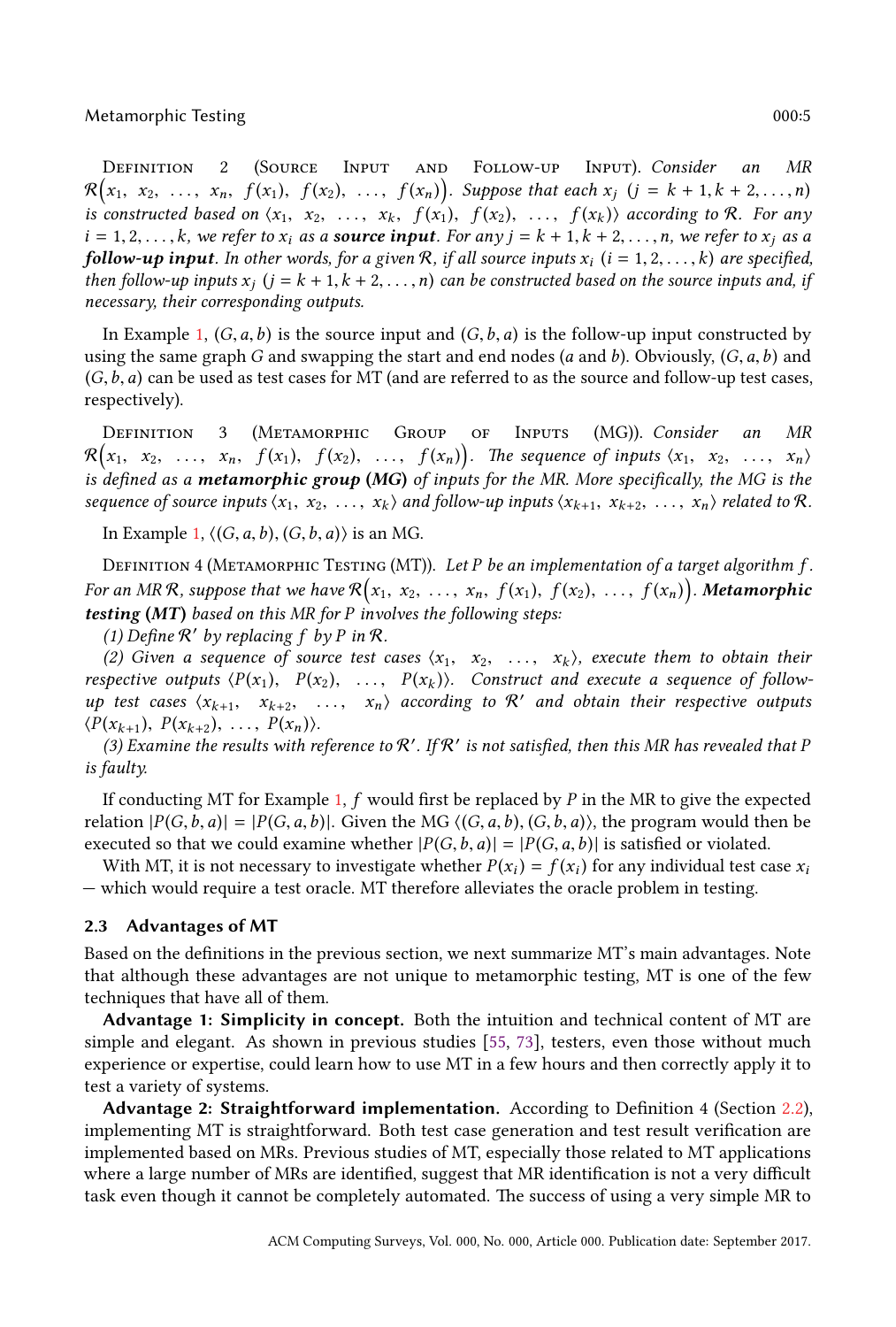detect hundreds of real-life bugs in two popular compilers  $[50]$  is strong evidence that identification of good MRs may not be difficult at all. It should also be straightforward for users to develop MT tools for their own specific domains  $[84, 100]$  $[84, 100]$  $[84, 100]$ .

Advantage 3: Ease of automation given the availability of MRs. Apart from the MR identification process, it should not be difficult to automate the major steps in MT, including test case generation, execution, and verification. The construction of individual test cases is simple. Source test cases can be generated through existing testing methods while follow-up test cases can be constructed through transformations according to MRs. Test case execution is normally straightforward also, and thus may be the most easily automated process for almost all testing methods. Test result verification in MT can also be automated by creating scripts to check test outputs against the relevant MRs. In the entire MT procedure, the only part that might not be fully automated is MR identification, but this can be improved based on the recent influential study of systematic MR identification [\[25\]](#page-23-9). Although tools already exist that implement the entire MT process for certain application domains [\[84,](#page-25-9) [100\]](#page-26-7), further research is still required to develop a general framework incorporating and automating every MT step as much as possible.

Advantage 4: Low costs. Compared with traditional testing techniques, MT requires a process of identifying MRs, and incurs marginal additional computational costs for generation and execution of follow-up test cases, and test result verification. Although MR identification involves some manual work and hence incurs some overheads, it is expectable and unavoidable. Similar manual processes are necessary in traditional testing, such as the requirements analysis for specificationbased testing, the construction of formal models for model-based testing, the identification of assertions, and the design of fitness functions for search-based testing. As explained above, followup test cases are easily generated through transformations according to MRs, and usually incur very low cost. Although test result verification involves checking outputs against MRs, the associated overhead is relatively low compared with the cost of result verification when the oracle problem exists.

Another important factor affecting costs is the scalability problem, by which we mean that the required number of test cases or required testing efforts is exponentially growing with the size of the program under test. For example, the multiple-condition coverage criterion, widely regarded as "one of the most popular criteria in software testing practice" [\[101\]](#page-26-1), aims to design test cases that cover all possible combinations of condition outcomes in a decision for a given program. For a given program, such a testing criterion requests a minimum number of test cases to satisfy its original objective. In contrast, there exist several techniques, such as MT and random testing, that do not have this kind of constraint on the minimum number of test cases. MT can be applied with a test suite of any size, independent from the size and complexity of the program under test. How large or small the test suite is does not affect the implementation of MT. Thus, MT does not have the scalability problem as encountered by the multiple-condition test case selection method. Some may argue that MT may require many test cases to guarantee the detection of certain software failures. However, this issue is related to the failure rate of the program under test and fault-detection capability rather than scalability.

# <span id="page-5-0"></span>3 FREQUENTLY MISUNDERSTOOD CONCEPTS IN MT

In our research, we have identified the following MT concepts that were frequently overlooked or misunderstood — they appear to be the cause of most inquiries from readers, reviewers, and software practitioners. In this section, therefore, we highlight and address each one of them, providing a more comprehensive picture of MT and thus enabling a deeper understanding of MT's capabilities.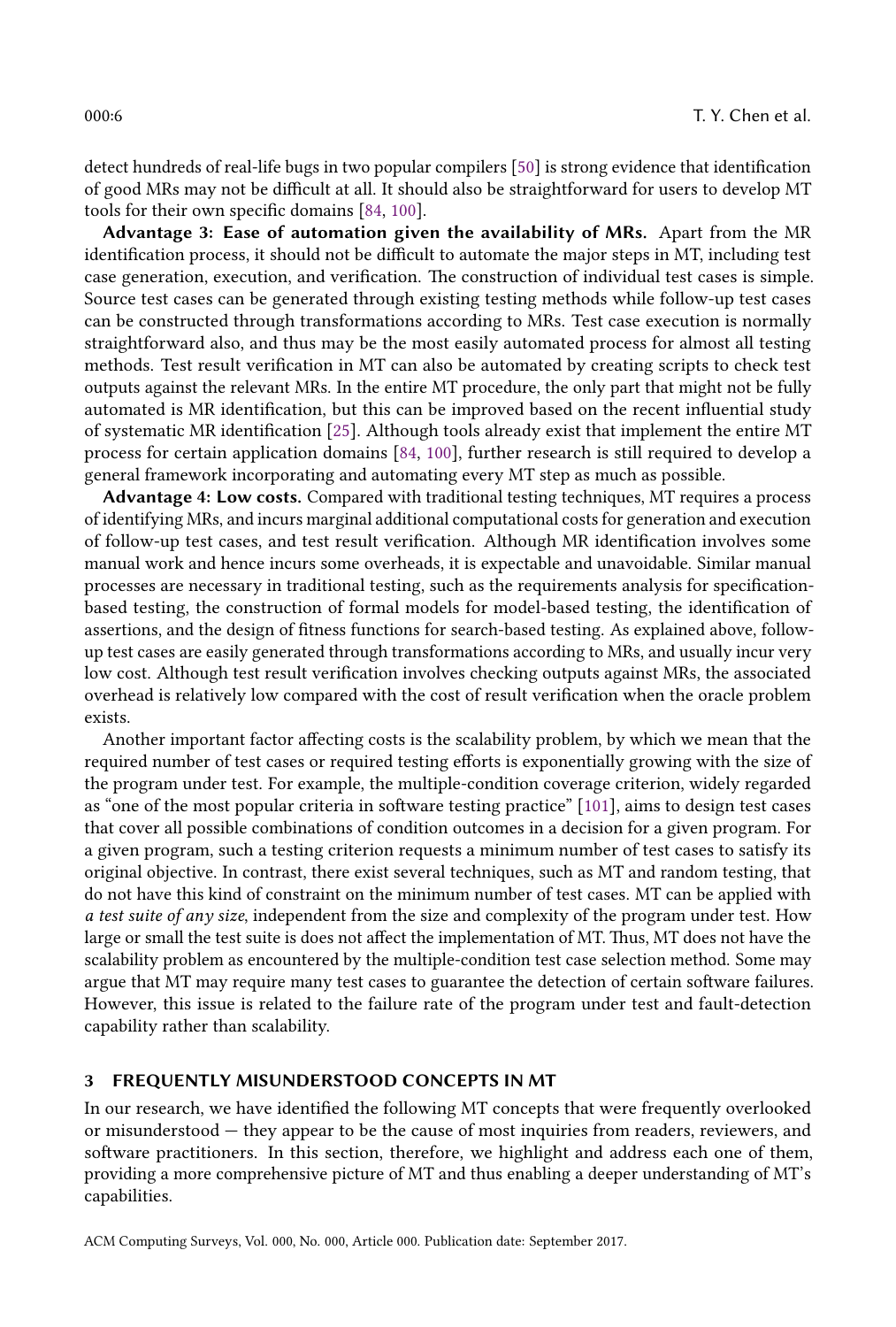Concept 1: Not all necessary properties are MRs. MRs are necessary properties of the target algorithm in relation to multiple inputs and their corresponding expected outputs. Not all necessary properties of the algorithm, therefore, are MRs. For example, although  $-1 \le \sin(x) \le 1$ is a necessary property of the sine function, it only involves a single instance of the input and thus cannot be considered an MR — even though, obviously, violation of this property implies that the relevant program is faulty. It should be noted that such a property involving only one input has been used in other techniques, such as assertion checking [\[79\]](#page-25-0), which also addresses the oracle problem but in a different way and less effective than MT in detecting various faults [\[41,](#page-23-14) [97\]](#page-26-8). There are also development and testing approaches that involve multiple executions using the same input: N-version programming  $[61]$  and differential testing  $[35]$ , for instance, verify the test results against the property that various versions of the same software should produce the same results given the same input. However, because such a property does not involve multiple different inputs (even though it involves multiple executions across various versions), it is not regarded as an MR.

Concept 2: Not all MRs separate into input-only and output-only sub-relations. Many previously studied MRs consist of two separate or independent components: one sub-relation involving only the inputs and the other one involving only the outputs. Consider the shortest path program  $P(G, a, b)$  in Example [1](#page-3-1) (Section [2.2\)](#page-3-2), where G is an undirected graph, a is the start node,  $b$  is the end node, and the output is a shortest path from  $a$  to  $b$ . The given MR, "If the vertices  $a$ and  $b$  are swapped, the length of the shortest path will remain unchanged", which we denote as  $MR_1$ , can be decomposed into two separate sub-relations:  $R_{in}$  (a relation only involving the inputs: "the start and end nodes,  $a$  and  $b$ , are swapped") and  $R_{out}$  (a relation only involving the outputs: " $|P(G,b,a)| = |P(G,a,b)|$ "). Although this type of MR is often identified, it should be noted that there are other types that cannot be decomposed into input-only and output-only sub-relations. Consider a second MR, denoted as MR<sub>2</sub>:  $|P(G, a, c)| + |P(G, c, b)| = |P(G, a, b)|$  where c is a node appearing in the shortest path from a to b in graph G. In  $MR_2$ , the follow-up test cases (G, a, c) and  $(G, c, b)$  depend on the output of the source test case  $(G, a, b)$ . Although MR<sub>2</sub> is different from MR<sub>1</sub>, which is in the form of  $R_{in}$  and  $R_{out}$ , MR<sub>2</sub> does still comply with Definition 1.

Concept 3: Not all MRs are equality relations. Although many of the MRs studied to date have involved equality relations, this is not a requirement in the original MR definition (Definition 1). Consider the following example.

<span id="page-6-0"></span>Example 2. Suppose that a database query command q extracts data from the database using the condition  $c_1 \vee c_2 \vee \ldots \vee c_n$ . One possible MR for q is: If any  $c_i$  ( $1 \le i \le n$ ) is removed, the new extracted data should be a subset of the original extracted data, that is,  $q(c_1 \vee c_2 \vee \ldots \vee c_{i-1} \vee c_{i+1} \vee \ldots \vee c_n) \subseteq$  $q(c_1 \vee c_2 \vee \ldots \vee c_n).$ 

Unlike the MR defined in Example [1,](#page-3-1) which involves an equality relation, the MR in Example  $2$ involves a relation that is not an equality. Furthermore, some studies have considered the use of nondeterministic or probabilistic relations as a kind of extension to MT [\[38,](#page-23-16) [66\]](#page-24-8). In fact, the MR definition was never constrained to specific relation types. Although other techniques (such as the data diversity approach for fault tolerance  $[2]$ ) specifically involve the use of equality relations, MRs may include but are not limited to equality relations. This makes MT intrinsically different from other techniques. Interested readers who wish to further explore the differences between MT and these other techniques may consult our previous studies [\[29,](#page-23-4) [55\]](#page-24-7).

Concept 4: MT can be applied with or without an oracle. Although MT has been extensively applied to the testing of programs with the oracle problem, it can also be applied when a usable oracle is available — something that has been overlooked or misunderstood by many researchers. In fact, MT has revealed real-life faults that had remained undetected for years in some small-sized and extensively-tested programs — such as the famous Siemens programs [\[77,](#page-25-1) [93\]](#page-26-2),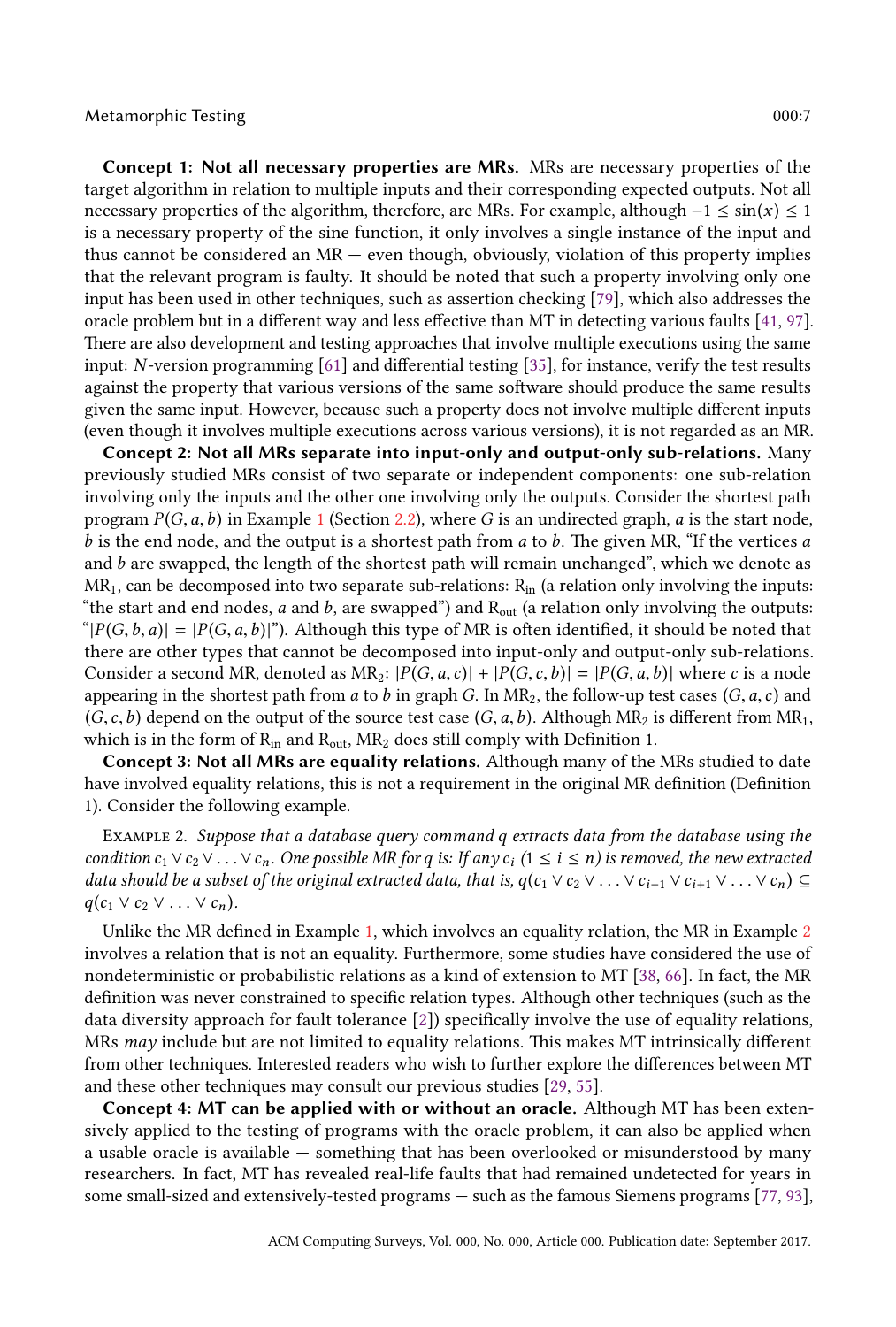which will be discussed in Section  $4.2$ . This means that MT can be used as a test case generation strategy regardless of whether or not a usable test oracle exists. As will be shown in Section [5.1,](#page-11-1) MT with semi-proving can reveal conditions of inputs that lead to violations of an MR (if such violations exist). These conditions are useful for debugging, regardless of whether the test oracle exists or not. In summary, MT is a useful and effective method even when a test oracle exists.

# <span id="page-7-0"></span>4 MT IN TESTING

### <span id="page-7-1"></span>4.1 MT as an approach to alleviating the oracle problem

State of the art. Although it has widely been acknowledged that MT can effectively alleviate the oracle problem in testing, one can never completely solve it. MRs are necessary properties of the target algorithm in relation to multiple inputs and their expected outputs, but because there are usually a huge number of these properties, it is almost impossible to obtain a complete set of MRs representing all of them. Even if it were possible to obtain such a complete set of MRs, they might still not be equivalent to a test oracle due to the *necessary* (but *not sufficient*) nature of the properties. Nevertheless, a recent empirical study [\[55\]](#page-24-7) has delivered very encouraging results, demonstrating how a small number of diverse MRs appear to be very close to the test oracle in terms of software fault-detection ability. For each of the six subject programs in the study, MT only required an average of three to six diverse MRs to reveal at least 90% of the faults that could be detected by an oracle.

The effectiveness of MT in alleviating the oracle problem has been shown repeatedly in numerous studies, covering many different domains, including bioinformatics  $[16, 75, 76, 80]$  $[16, 75, 76, 80]$  $[16, 75, 76, 80]$  $[16, 75, 76, 80]$  $[16, 75, 76, 80]$  $[16, 75, 76, 80]$  $[16, 75, 76, 80]$ ; web services  $[14, 16, 16]$  $[14, 16, 16]$ [84\]](#page-25-9); embedded systems [\[13,](#page-22-3) [44,](#page-23-17) [49\]](#page-24-9); components [\[8,](#page-22-2) [59\]](#page-24-10); compilers [\[50,](#page-24-1) [86\]](#page-25-13); databases [\[52\]](#page-24-3); machine learning classifiers  $[65, 67, 91]$  $[65, 67, 91]$  $[65, 67, 91]$  $[65, 67, 91]$  $[65, 67, 91]$ ; online search functions and search engines  $[98, 99]$  $[98, 99]$  $[98, 99]$ ; software product lines [\[82,](#page-25-14) [83\]](#page-25-3); and security [\[20\]](#page-22-6). In particular, MT has detected real-life faults in some frequently used programs with the oracle problem. For example, when testing a program analyzing gene regulatory networks, Chen et al. [\[16\]](#page-22-5) identified some MRs involving simply altering the basic network structure (through deletion of a node, or addition of an edge, for instance). It was surprising to observe that a fault was revealed by a very simple MR that added a zero-weight edge. Other examples of MT detecting real-life faults include its application in embedded systems [\[49\]](#page-24-9), in three famous Siemens programs [\[77,](#page-25-1) [93\]](#page-26-2), and with two popular C compilers [\[50,](#page-24-1) [86\]](#page-25-13). Readers can refer to the recent survey [\[81\]](#page-25-7) for the details on how MT has addressed the oracle problems in these different application domains. We will not repeat the detailed discussions in this paper. Instead, we will now summarize the similarity among these studies. Most studies have used random testing (RT) as the benchmark for evaluating the fault-detection effectiveness of MT, either explicitly or implicitly. Usually, faults are seeded into a base program (automatically and/or manually) to generate a set of faulty versions called mutants. The base program can then be used as the oracle. RT with the oracle provides the upper bound of the fault-detection effectiveness. RT without the oracle provides the lower bound  $-$  in which case we can only detect faults related to program crashes, such as segmentation faults. It is usually reported that MT always detects more faults than RT without the oracle. Obviously, any program crash will lead to the violation of MRs, whereas some faults do not necessarily trigger crashes but may result in MR violations. On the other hand, the more MRs used, the closer will be the number of faults detected by MT to that for RT with the oracle. Furthermore, if a sufficient number of diverse MRs are used, then the fault-detection effectiveness of MT is found to approach that of the oracle [\[55\]](#page-24-7).

In addition to RT, MT has also been compared with another technique for addressing the oracle problem, assertion checking [\[41,](#page-23-14) [97\]](#page-26-8). Although incurring a slightly higher computational cost, MT has been observed to detect more faults than assertion checking. MT was also found to be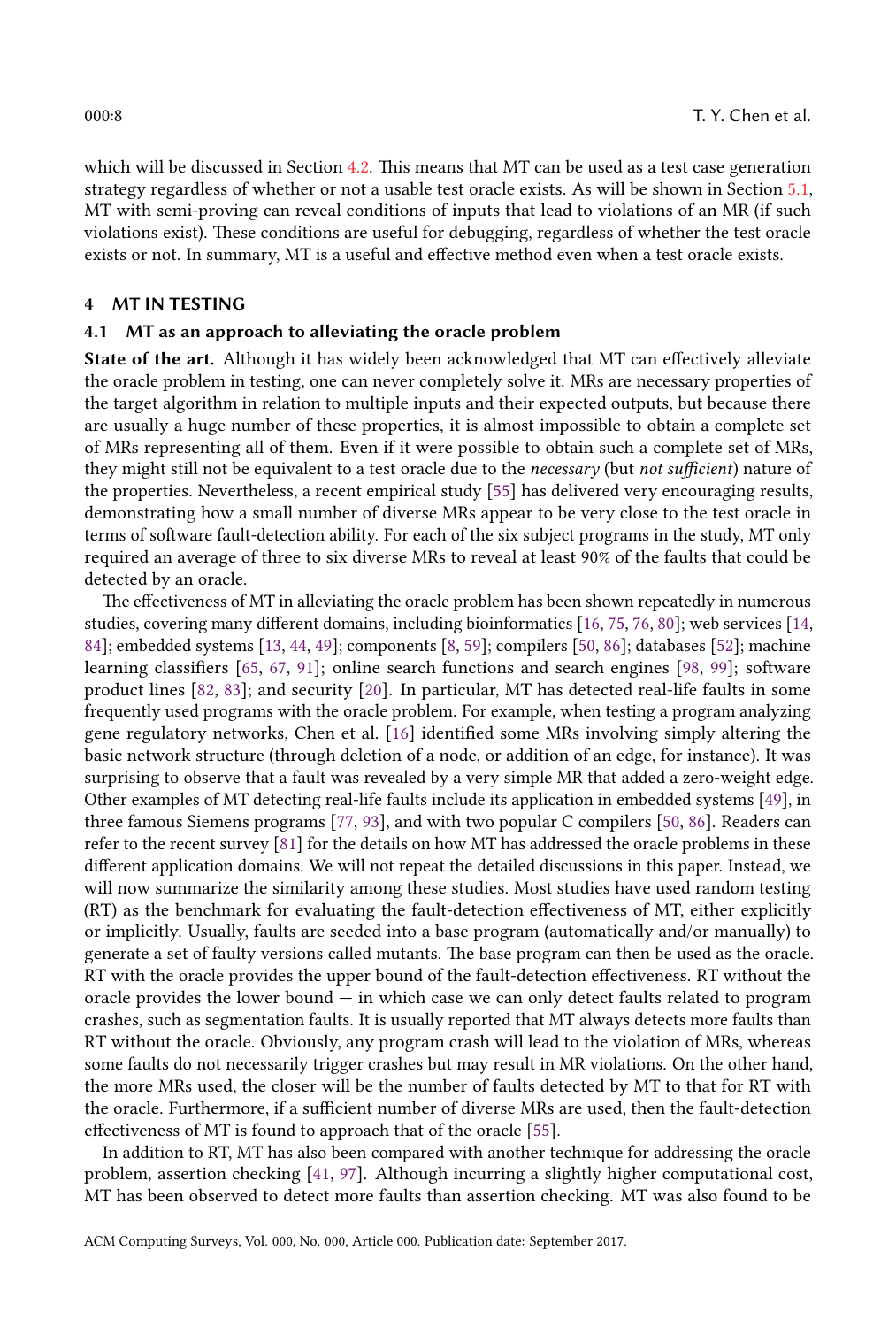complementary to error trapping, a commonly used spreadsheet testing technique [\[74\]](#page-25-15). Because MT and error trapping find different types of faults, it has been proposed that they should both be used when testing spreadsheets.

Challenge 1: Comprehensive empirical studies for a unified understanding of MT. The increasing number of real-world programs tested using MT is indicative of its wide acceptance [\[81\]](#page-25-7), but a thorough evaluation of MT's overall effectiveness is still lacking. Many experimental studies  $[12, 55]$  $[12, 55]$  $[12, 55]$  have used mutation analysis to evaluate the fault-detection effectiveness of MT – evaluating how well MT, or more specifically a set of MRs, can alleviate the oracle problem based on how many mutants can be killed. However, most of these studies either focused on one particular application domain, or were based on a set of small or medium-sized subject programs. In addition to the appropriate effectiveness measurement (such as the mutation-based metrics), further empirical studies involving large and complex subject programs, from a variety of application domains, will be needed to develop a full picture of MT's fault-detection effectiveness. Such projects are labor-intensive and time-consuming, and should be conducted through collaborations across different research groups with complementary strengths. Furthermore, some previous MT experiments have yielded contradictory results. As discussed in a previous survey [\[81\]](#page-25-7), for instance, the effectiveness of MRs (such as those in [\[17,](#page-22-12) [62\]](#page-24-13)) has not been conclusively determined. It is therefore critical that all these experiments be summarized and analyzed. Based on these analyses, more comprehensive and thorough empirical studies should be designed and conducted. It is hoped that such comprehensive studies will lead to a more unified understanding of MT, enabling provision of clearer directions and guidelines for further MT research.

Challenge 2: Systematic MR identification and selection. Effective MRs are the key to MT alleviating the oracle problem. Although many MRs have been identified for various application domains (as mentioned in Section [2.3\)](#page-4-0), and were reportedly not difficult to identify, most of these identifications were conducted in an ad hoc and arbitrary way. Several studies have been conducted examining how to systematically identify MRs [\[25,](#page-23-9) [56\]](#page-24-14) and how to select "good" MRs [\[12,](#page-22-11) [17,](#page-22-12) [55,](#page-24-7) [62\]](#page-24-13) (the results of these studies have been summarized by Segura et al. [\[81\]](#page-25-7)). However, both systematic identification and selection of appropriate MRs still face several critical challenges.

Research into MR identification is important, but still at a preliminary stage, with most techniques proposed so far having limited applicability. Currently, MR identification strategies can be classified as either ad hoc or systematic, with most previous MT studies requiring testers to identify MRs in an ad hoc manner, without any systematic mechanism. Recently, however, research has been emerging on systematic methods for MR identification. Zhang et al. [\[96\]](#page-26-6), for example, proposed identifying MRs from multiple executions of the program under test. On the one hand, MRs based on program executions may be erroneous if the implementation is faulty. The latter is exactly what we set out to test. On the other hand, even though these MRs may not be valid, they provide users with clues and inspirations for identifying appropriate MRs.

Some MR identification techniques can only be applied in specific application domains  $[47, 96, 66]$  $[47, 96, 66]$  $[47, 96, 66]$  $[47, 96, 66]$ [100\]](#page-26-7), or may require the existence of initial MRs [\[33,](#page-23-18) [56\]](#page-24-14). Other recent work, however, has yielded much higher applicability and MR identification without a need for existing MRs: METRIC [\[25\]](#page-23-9), for instance, is based on the concepts of category and choice  $[24]$  from the software specifications. Categories refer to input parameters or environmental conditions that affect the execution of the software under test, while choices are disjoint partitions of each category that cover sets of possible values for the category. Technically speaking, MRs are part of the specifications, and hence, intuitively, should be identifiable from them  $-$  an intuition that motivated the technique on which METRIC is based. However, in spite of its systematic approach, METRIC still relies somewhat on the testers' expertise and experience in identifying MRs. Consider the following example.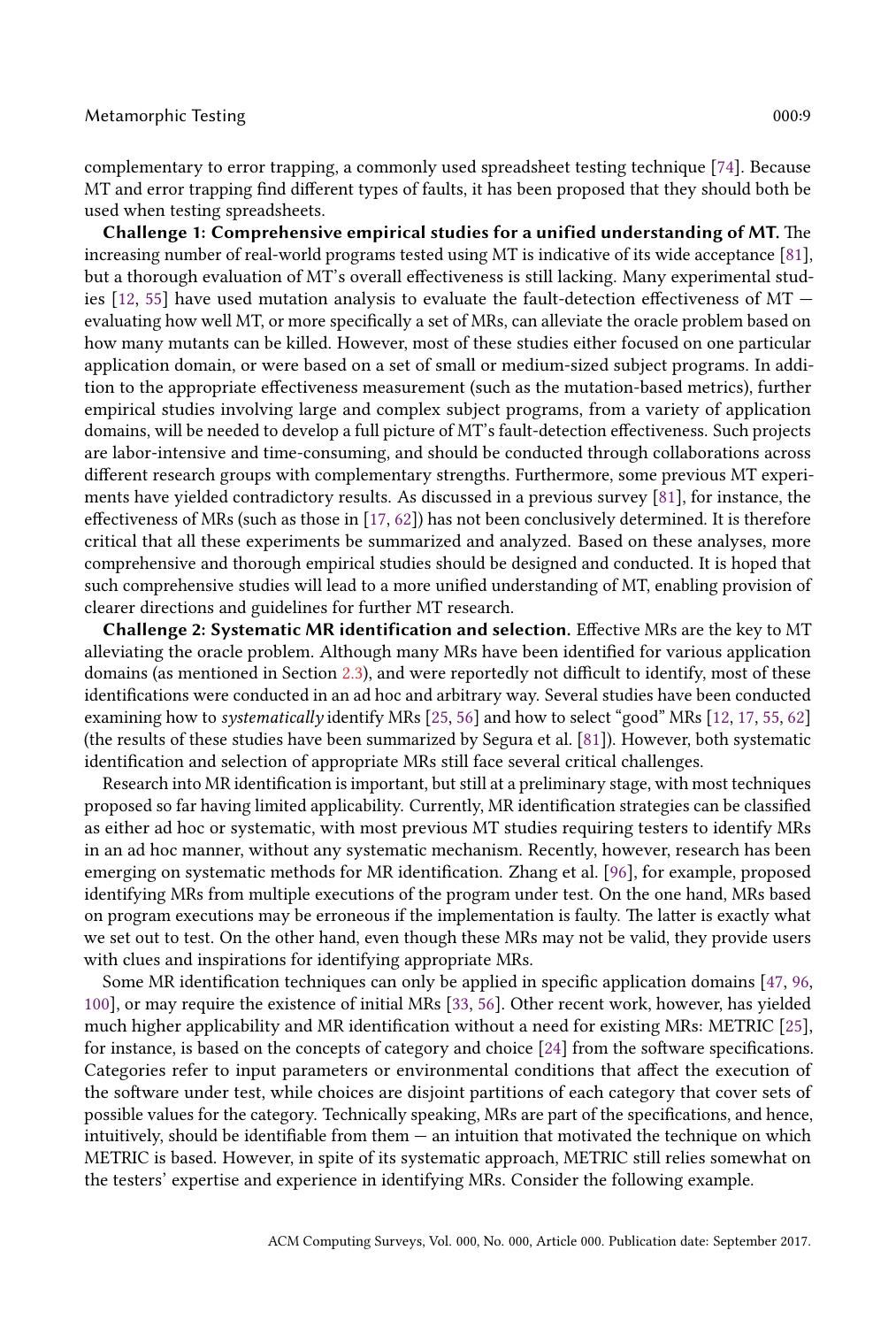EXAMPLE 3. For the sine function, its specification is usually given by the equation

<span id="page-9-1"></span>
$$
\sin(x) = x - \frac{x^3}{3!} + \frac{x^5}{5!} - \cdots
$$
 (1)

With this specification, it may not be difficult to identify the MR "sin(-x) =  $-\sin(x)$ ". However, it is not trivial to derive some other MRs from Equation [\(1\)](#page-9-1), such as " $\sin(\pi - x) = \sin(x)$ " or " $\sin(x + 2\pi) =$  $\sin(x)$ ", because the final cancellation of all  $\pi$ 's after replacing x by ( $\pi - x$ ) or ( $x + 2\pi$ ) in the equation involves difficult mathematical operations.

On the other hand, if the sine function is defined to be the ratio of the opposite side to the hypotenuse in a right-angled triangle, then the MRs " $\sin(\pi - x) = \sin(x)^{n}$  and " $\sin(x + 2\pi) = \sin(x)^{n}$  should be easily identifiable  $-$  because they follow directly from the definition or specification.

Current practices in specifications engineering aim mainly to help developers understand the required functionality of the software to be developed, with a view to delivering a system that satisfies user needs. It will therefore be a challenge to investigate new specification practices that would support the identification of MRs. This research direction may bring a new perspective to specifications engineering.

Although work has been conducted into providing guidelines for "good" MR selection [\[12,](#page-22-11) [17,](#page-22-12) [55,](#page-24-7) [62\]](#page-24-13), these guidelines remain rather qualitative and their implementation is still a relatively subjective process. More work is needed to produce the formal, objective, and measurable criteria that can be used to guide selection of appropriate MRs to effectively alleviate the oracle problem. Potential criteria include the code coverage of MRs, the differences in execution profiles (such as branch hits and branch counts) of source and follow-up test cases for an MR [\[12\]](#page-22-11), the logical hierarchy of MRs, and so on.

A promising direction for future research will be to integrate the selection of "good" MRs with the systematic identification of MRs. The resultant is an advanced technique achieving both MR identification and selection. It would not only identify MRs without the need for existing ones, but could also systematically select a set of MRs that would be most effective in detecting various faults.

## <span id="page-9-0"></span>4.2 MT as a new test case generation strategy

State of the art. As already discussed, MT was proposed as a test case generation strategy that could be used regardless of whether or not the oracle problem exists. Previous studies have shown that in addition to alleviating the oracle problem, MT is effective at revealing real-life faults, even for widely-used programs, such as the famous Siemens programs [\[77,](#page-25-1) [93\]](#page-26-2), C compilers [\[50,](#page-24-1) [86\]](#page-25-13), bioinformatics software [\[16\]](#page-22-5), and wireless embedded systems [\[49\]](#page-24-9). Segura et al. [\[81\]](#page-25-7) reported that MT had detected about 295 real-life faults, emphasizing the effectiveness of the technique. Among these detected faults, two results are worth highlighting for further analysis: the detection of three faults in the Siemens suite and the detection of over 100 faults in two popular C compilers (GCC and LLVM).

MT detected three real-life faults in three out of seven programs [\[77,](#page-25-1) [93\]](#page-26-2) in the Siemens suite [\[43\]](#page-23-2). The Siemens suite had been extensively used as a benchmark for evaluating many test case selection strategies for the previous two decades. Furthermore, the programs are of relatively small size. It was therefore particularly surprising that such faults had remained undetected for so long in spite of the small program sizes and the thorough testing by a large number of test case selection strategies. This clearly demonstrates that MT complements existing test case selection strategies. The success in revealing these previously undetected faults is due to MT's innovative approach to generating test cases based on a perspective different from those used before. In MT, testers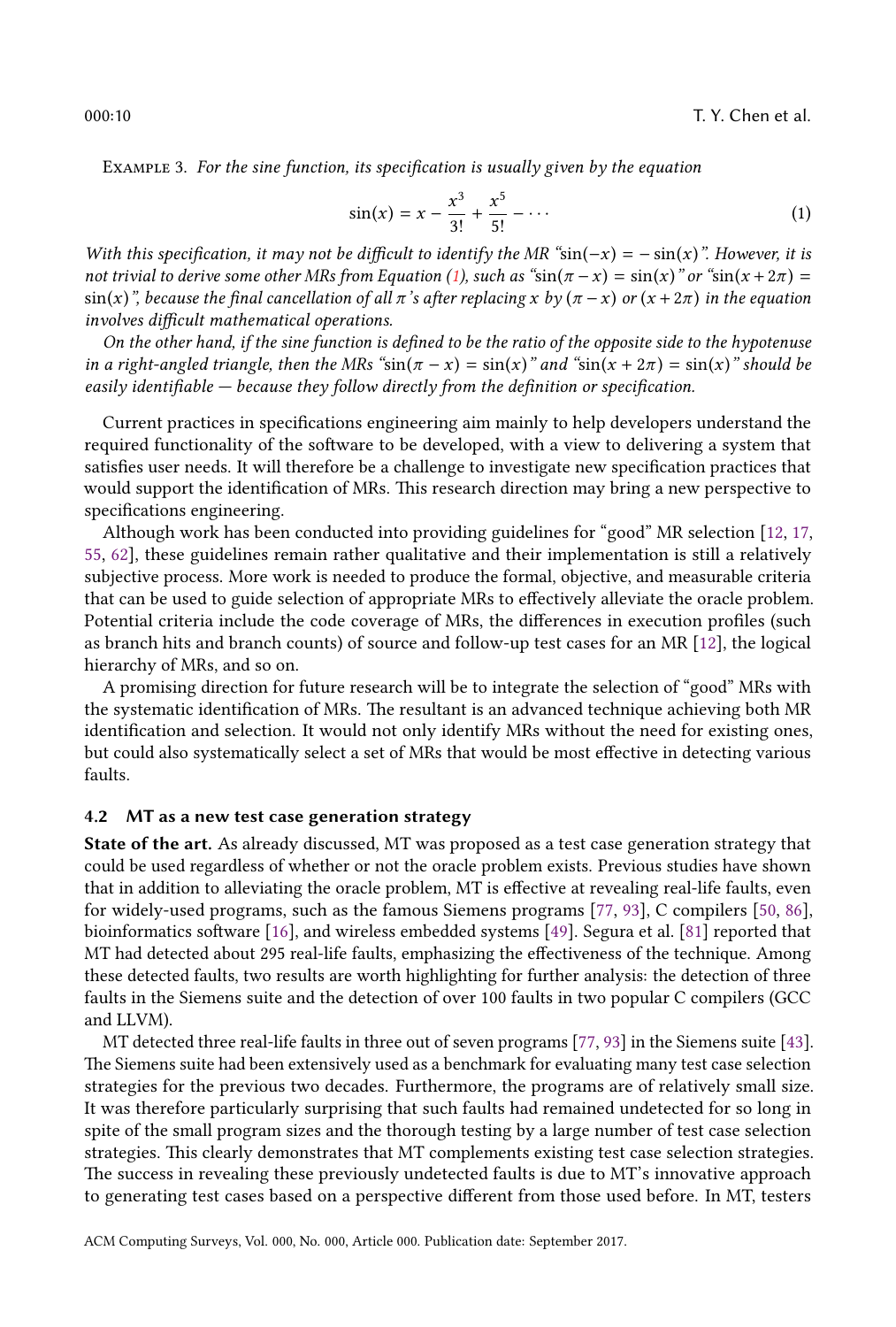need to consider the necessary properties of the target algorithm — not the implementation. Even without a complete specification, testers can still identify MRs that describe particular properties, and thus can generate test cases that may reveal faults violating these properties. This situation emphasizes the importance of the concept of test case diversity. Programmers may make a variety of errors, including unexpected ones. Correspondingly, test cases should be designed from different perspectives such that they can trigger as many distinct kinds of execution behaviors as possible. Interested readers may consult our work on the role of diversity in effective test cases  $[21, 22]$  $[21, 22]$  $[21, 22]$ .

Recently, Le et al. [\[50\]](#page-24-1) developed a technique to test compilers and detected over 100 faults in the popular GCC and LLVM C compilers. The same technique was also applied to detect over 50 new bugs in OpenCL (Open Computing Language) compilers [\[51\]](#page-24-2). The technique is basically MT, as observed by different researchers [\[51,](#page-24-2) [78\]](#page-25-2), with a specific instance of the following MR: If source programs SP and SP' are equivalent for input I, then their object programs OP and OP', respectively,<br>are also equivalent on I. Their method constructs SP' from SP by removing the statements in SP are also equivalent on *I*. Their method constructs  $SP'$  from  $SP$  by removing the statements in  $SP$ <br>that are not executed with input *I*. Compared with the Siemens test suite, the two compilers are that are not executed with input I. Compared with the Siemens test suite, the two compilers are extremely large. Although we do not know the testing history of the two compilers, it is very likely that they were tested with fewer testing methods than the Siemens suite — because the latter has been extensively used as a benchmark for evaluating the effectiveness of testing methods. However, since these two compilers are popular, they must have been used extensively, and thus, it is a surprise that so many faults have been detected. This again demonstrates the effectiveness of MT in revealing real-life faults. In fact, Le et al. are not the first researchers to use MT to test compilers. Tao et al. [\[86\]](#page-25-13) had previously also used MT, but had only found one fault in the GCC compiler and one in the UCC compiler. This dramatic difference in the number of detected faults also emphasizes the significant impact MR choice has on the fault-detection effectiveness of MT.

Compared with other testing strategies, the main MT overheads relate to the identification of MRs, as well as the generation and execution of follow-up test cases. However, a major advantage of MT is that it does not have the scalability problem that has rendered many other testing techniques unusable on large software, as discussed in Section [2.3.](#page-4-0) Furthermore, the MR that Le et al. [\[50\]](#page-24-1) used to test the two compilers is remarkably simple, in spite of the technical complexity of compilers, and can be defined without referring to such complex technical content. In fact, the used MR is applicable to compilers for other programming languages, not restricted to the C compilers.

Challenge 3: Effective test case generation. The effectiveness of MT depends on the MRs and MGs used, while follow-up test cases depend on source test cases and the relevant MR. Thus, the effectiveness of MT actually depends on both the MRs and the source test cases. Nevertheless, research has mainly focused on the impact of MRs (as discussed in Section [4.1\)](#page-7-1), with the impact of source test cases on MT's fault-detection effectiveness having somehow been neglected. Previous studies have focused mainly on the identification of "good" MRs, often overlooking the issue of generating "good" test cases  $-$  in terms of fault-detection effectiveness. In most previous studies, source test cases were either randomly generated [\[7,](#page-22-14) [55\]](#page-24-7), or were special values [\[19\]](#page-22-15), or both [\[16\]](#page-22-5). As observed by Segura et al. [\[81\]](#page-25-7), 57% of source test cases in previous studies were randomly generated and 34% were from existing test suites. In other words, investigation of the impact of source test cases on MR (and MT) effectiveness is an area yet to be explored. Some initial work in this area has begun, including attempts to generate source test cases using more advanced techniques, such as fault-based testing  $[28]$  and ART  $[5, 7]$  $[5, 7]$  $[5, 7]$ . The studies so far conducted are still at relatively initial stages, and it is quite challenging to assess and guarantee the effectiveness of test cases generated for MT, which depends on a variety of factors. It will be worthwhile to more deeply investigate how to generate effective source test cases and consequently follow-up test cases that maximize fault detection.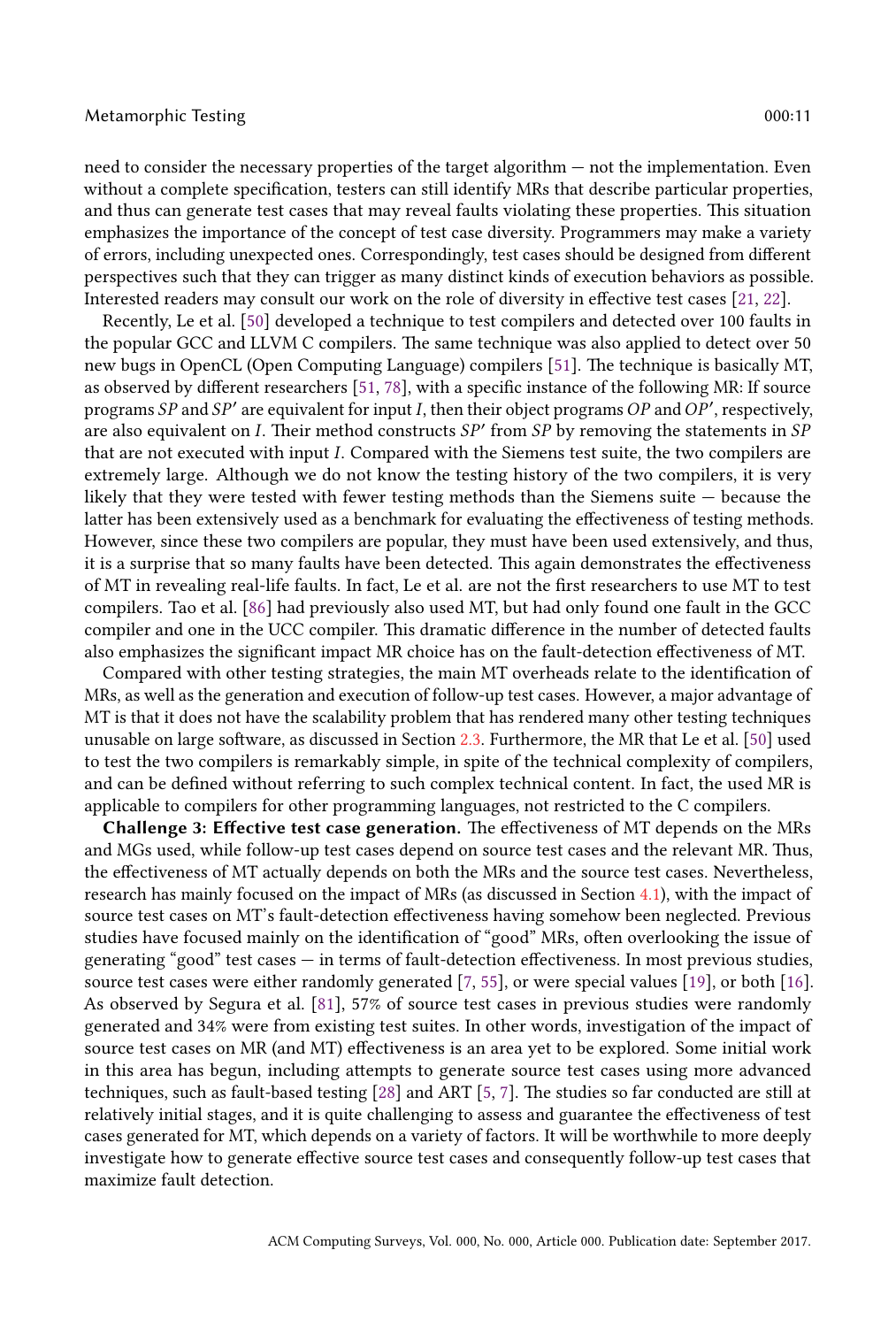# <span id="page-11-0"></span>5 EXTENSION OF MT BEYOND TESTING

This section examines how MT has been extended beyond the context of testing, into MR proving (Section  $5.1$ ) and as a unified framework for verification, validation, and quality assessment (Section [5.2\)](#page-12-0).

# <span id="page-11-1"></span>5.1 Proving MRs

State of the art. In MT, MRs are tested and not proven, which means that, even if there is no MR violation, it still cannot be concluded that the program satisfies the relevant MRs for all inputs. A natural line of investigation, therefore, will be to examine how to prove that a program satisfies MRs for the entire input domain  $-$  abbreviated as *proving MRs*, hereafter. To the best of our knowledge, very few investigations in this direction have so far been conducted: one by Chen et al. [\[27,](#page-23-3) [29\]](#page-23-4) and one by Gotlieb and Botella [\[37\]](#page-23-11).

Chen et al. [\[27,](#page-23-3) [29\]](#page-23-4) developed a semi-proving method that uses symbolic analysis techniques to prove MRs. In addition to providing a general framework for proving, they showed that semiproving can be combined with testing and debugging, as illustrated by the following example.

<span id="page-11-2"></span>EXAMPLE 4. Consider a program P implementing a function  $f(x)$  that has the following MR:  $f(k \times x) = k \times f(x)$  (denoted by MR<sub>o</sub>), where k is a non-zero integer. Suppose semi-proving has successfully proven that the program P satisfies  $MR<sub>o</sub>$  on the entire input domain. Now, test P using a concrete test case, such as  $x = 2$ , and suppose that the output is correct. Then, based on this result and the proven MR, it can be concluded that  $P(4)$ ,  $P(6)$ ,  $P(8)$ , ... must all be correct — even though the program P has never been tested using these concrete test cases.

As shown above, semi-proving enables extrapolation from the correctness of a program for tested inputs to the correctness for related but untested inputs, thus combining testing and proving. It was also observed that proving the correctness of a program could sometimes be achieved by proving a set of MRs [\[27,](#page-23-3) [29\]](#page-23-4). In this way, semi-proving provides a new and automated way to do proving. For complex programs where symbolic analysis cannot be applied globally, semi-proving can be performed on a finite set of selected paths, making it a symbolic testing technique. When semi-proving finds that an MR is not satisfied by the program, it provides a constraint on the inputs for which the relevant MR is violated. For example, suppose that the program has two input parameters, a and b, and that the constraint is  $a = (2 \times b) + 5$ . Whenever the input parameters satisfy the constraint, the MR will be violated. Obviously, such a constraint is more informative than a concrete test case (such as  $a = 11$  and  $b = 3$ ) for revealing the nature of the defect.

Gotlieb and Botella [\[37\]](#page-23-11) used constraint logic programming to generate test cases that cause violations of given MRs. Their testing framework first translates the program under test into an Equivalent Constraint Logic Program over Finite Domains ( $eclp(f d)$ ), and then generates the negation of the given MR, expressed as a goal to solve with the  $eclp(fd)$ . Because a contradiction of the constraint system means that the MR is satised, their technique can prove the satisfaction of MRs for certain programs.

Challenge 4: Metamorphic proving. Geller [\[36\]](#page-23-21) proposed using test cases to prove program correctness by first testing the program using a sample test case, showing that the output is correct, and then proving that the program's output and the specified target function "are perturbed in the same fashion" as the input values change. In this way, one can generalize from the given test case to a larger domain. Although metamorphic relations are obvious candidates for the generalization, how to make use of them for program proving or disproving, in combination with testing, is a challenge. In particular, extensive research is required to balance the fault-detection effectiveness of the MRs (their proving power) with the difficulty level of the proofs.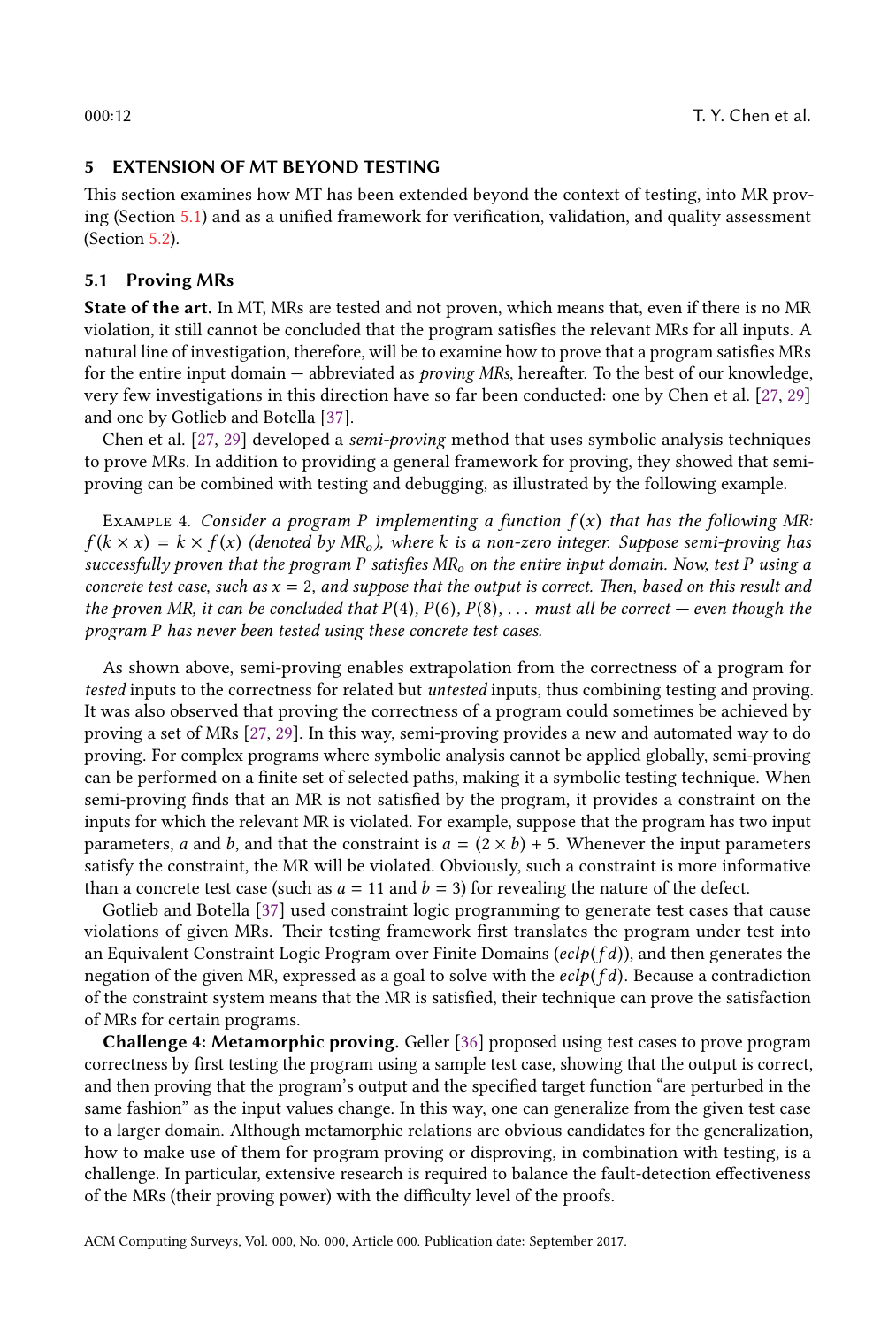To elaborate this point, consider again program  $P$  in Example [4,](#page-11-2) which implements the function  $f(x)$  that has the MR<sub>o</sub>:  $f(k \times x) = k \times f(x)$ , where k is a non-zero integer. We have shown that proving  $MR<sub>o</sub>$  can be very useful because it enables extrapolation from the program's correctness for a single test case to the program's correctness with infinitely many untested inputs. In practice, however, the verifier might find that  $MR<sub>o</sub>$  is too difficult to prove for P. In this situation, the verifier should look for other MRs that are easier to prove, such as  $MR_n: f(-x) = -f(x)$ . Although  $MR_n$  is weaker than  $MR_o$ , proving  $MR_n$  for P could be more practical, and a successful proof of  $P(-x) = -P(x)$  will still be very useful as it will double the effectiveness of concrete test cases.

Many different proving techniques exist, each with advantages and limitations. For the existing MT-based proving techniques [\[27,](#page-23-3) [29,](#page-23-4) [37\]](#page-23-11), their applicability and scalability rely on their related support tools. Further research is needed to identify the usefulness, advantages, and limitations of MR proving techniques beyond symbolic evaluation and constraint logic programming.

#### <span id="page-12-0"></span>5.2 A framework for verification, validation, and quality assessment

State of the art. Software verification checks whether the products of a given development phase (such as design documents or program code) satisfy the specified requirements. Software validation, on the other hand, checks whether these products meet the user's actual needs. Boehm [\[9\]](#page-22-17) famously explained the difference as questions of "building the product right" (verification) and "building the right product" (validation).

Although MT was originally proposed as a verification technique, it was later also found to be useful for validation. In a study of testing machine learning classifier software [\[91\]](#page-25-4), it was observed that implementations of two classifiers,  $k$ -Nearest Neighbor  $(kNN)$  and Naive Bayes, violated some of the identified MRs. Careful investigation later revealed that some of the violated MRs were not actually necessary properties of the target algorithms — but they were properties expected by the users. For example, although users reported expecting that the order of the class labels would not affect the final classification, the  $kNN$  algorithm did not have this property, which resulted in MR violations when the implemented program was tested. This observation led to the understanding that MT could also be used as a validation technique  $-$  if the MRs are identified based on actual user expectations rather than on the target algorithm.

While verification and validation focus on the functionality and correctness of software, software quality assessment, as an activity, covers a much broader range of characteristics than just functional correctness [\[98\]](#page-26-5). MT has, for the first time, been formally introduced as a unified framework for software verification, validation, and quality assessment with large scale empirical studies of major search engines (including Google, Bing, and Baidu) [\[98\]](#page-26-5). The investigated software quality (sub)characteristics included functional correctness, capacity, operability, user error protection, maturity, effectiveness, and context completeness. As an example, it was found that the search engines under study had performance degradation when searching large domains, which means that MT is useful for assessing software scalability. The main difference is the source of MRs: in verification, they are derived from the specifications; in validation, they are derived from the user expectations; and in quality assessment, they can be dened by various stakeholders.

Consider again the case of search engines [\[98\]](#page-26-5), which, due to the lack of a tangible test oracle, can be difficult to test or assess. Because knowledge of the algorithms, or detailed system specifications of these search engines (which could be commercial secrets), was not available, a user-oriented approach was adopted to perform  $MT - MR$ s were identified from the users' perspective. These MRs reflected what users actually care about and were not based on the algorithms or designs chosen by the search engine developers. On the one hand, they allowed users to validate the search engines and assess their various quality characteristics. On the other hand, the test results were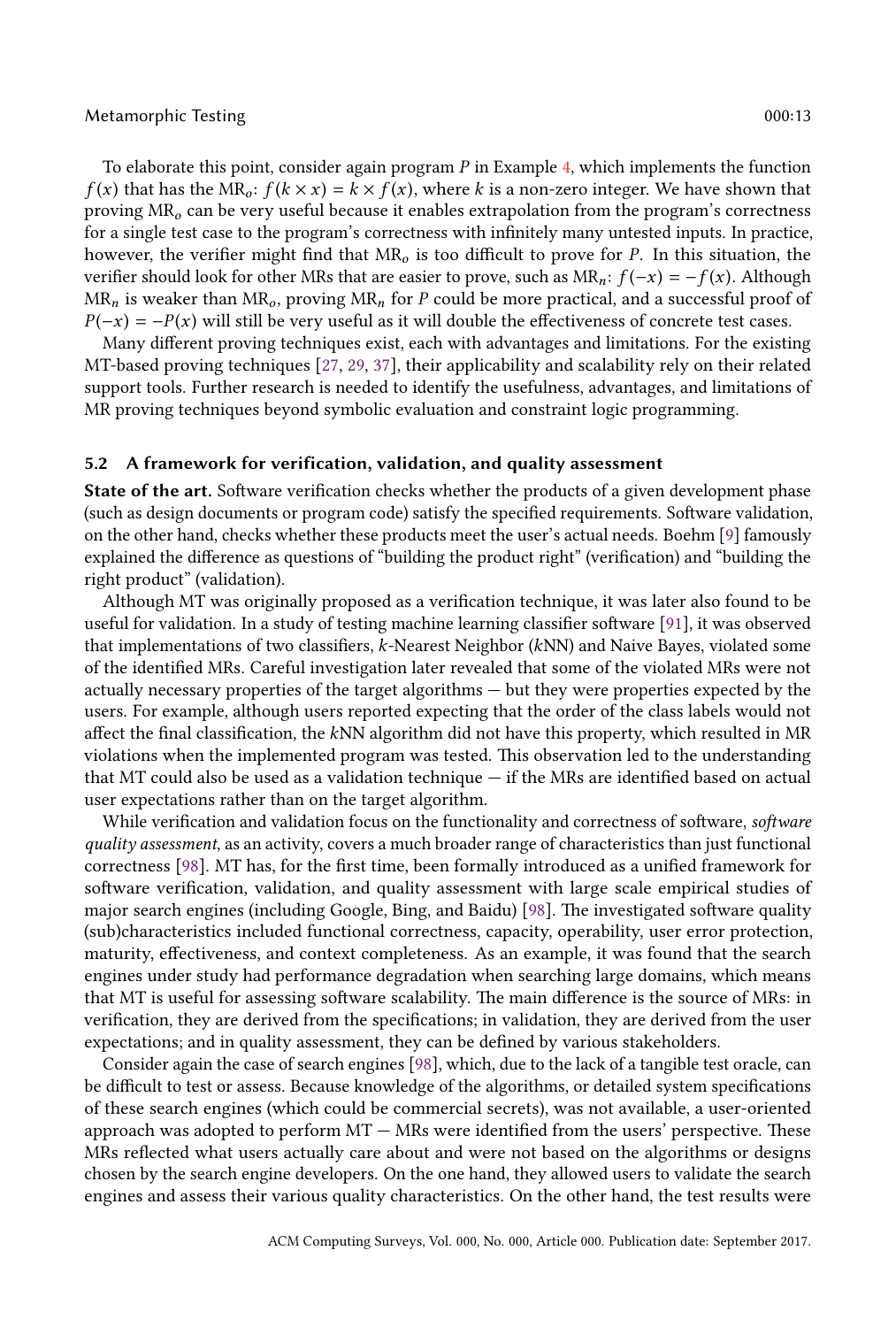helpful for the developers to reveal defects and weaknesses in the search engines and, hence, to improve the quality of service. The search engine developers could repeat some of the reported MR violations and confirm that they were indeed caused by software faults or design flaws. This means that the user-oriented MRs were also useful for developers conducting verification.

In summary, MRs have evolved from being just the necessary properties of the target algorithm in relation to multiple inputs and their expected outputs (Definition 1), to additionally including the properties expected by users.

Challenge 5: A unified and comprehensive framework. Research into software validation and quality assessment using MT is still at an initial stage, but the ultimate goal should be the development of a comprehensive MT framework supporting verification, validation, and quality assessment. A major task is to formulate MRs not only from the perspective of the target algorithm, but also from various stakeholders' perspectives, including those of developers, user groups, and independent testers. The identification and formalism of MRs can be quite different for various purposes (including verification, validation, and quality assessment), which are associated with requirements in distinct specification paradigms. Hence, it is challenging to develop a unified framework that can capture and express MRs for different purposes and application domains. In particular, it is a very challenging job to propose a specification language that not only supports the unified expression of MRs by different stakeholders for various purposes, but also facilitates the transformation of individual MRs to a set of automated procedures for constructing MT test cases, bearing in mind that the follow-up test cases may depend not only on the source test cases but also their outputs.

Another major task is to involve a variety of quality characteristics and their associated metrics in the framework. Zhou et al. [\[98\]](#page-26-5) identified five MRs for search engines and showed how they could be used to evaluate some standard quality (sub)characteristics [\[85\]](#page-25-16), such as functional correctness, operability, and maturity. Although the majority of MT research has focused on the functional correctness of the software under test, it will be necessary to extend further into the broader context of software quality, addressing such aspects as reliability [\[70\]](#page-25-17), performance [\[18\]](#page-22-18), and security [\[20\]](#page-22-6). The development of MRs to evaluate the different quality characteristics of various software types will be an important job. The characteristics of different software, combined with the multiple aspects of verification and validation activities, will mean that the integration of all these things into a single comprehensive (MT) framework will be both rewarding and challenging.

# <span id="page-13-0"></span>6 INTEGRATION WITH OTHER TECHNIQUES

State of the art. In addition to alleviating the oracle problem in the context of testing, MT has also been widely applied to address similar problems in other software engineering areas. Because other techniques, such as debugging, analysis, fault tolerance, and program repair, may normally assume the presence of an oracle, integration with MT should extend their applicability, especially when the oracle does not exist. Other than the small constraint of involving at least two inputs, MT is quite straightforward and should easily achieve integration [\[3,](#page-22-7) [45,](#page-23-5) [46,](#page-23-6) [57,](#page-24-4) [92,](#page-26-4) [93\]](#page-26-2). In fact, the integration process can be facilitated by the following two-component framework:

- The correspondence between a single test case and an MG (which involves multiple test cases); and
- The correspondence between the pass/fail outcome of a test case and the satisfaction/violation of an MR for the relevant MG.

Using this integration framework, the technique under study can be extended through the application of the two mappings with any appropriate modifications to the original technique.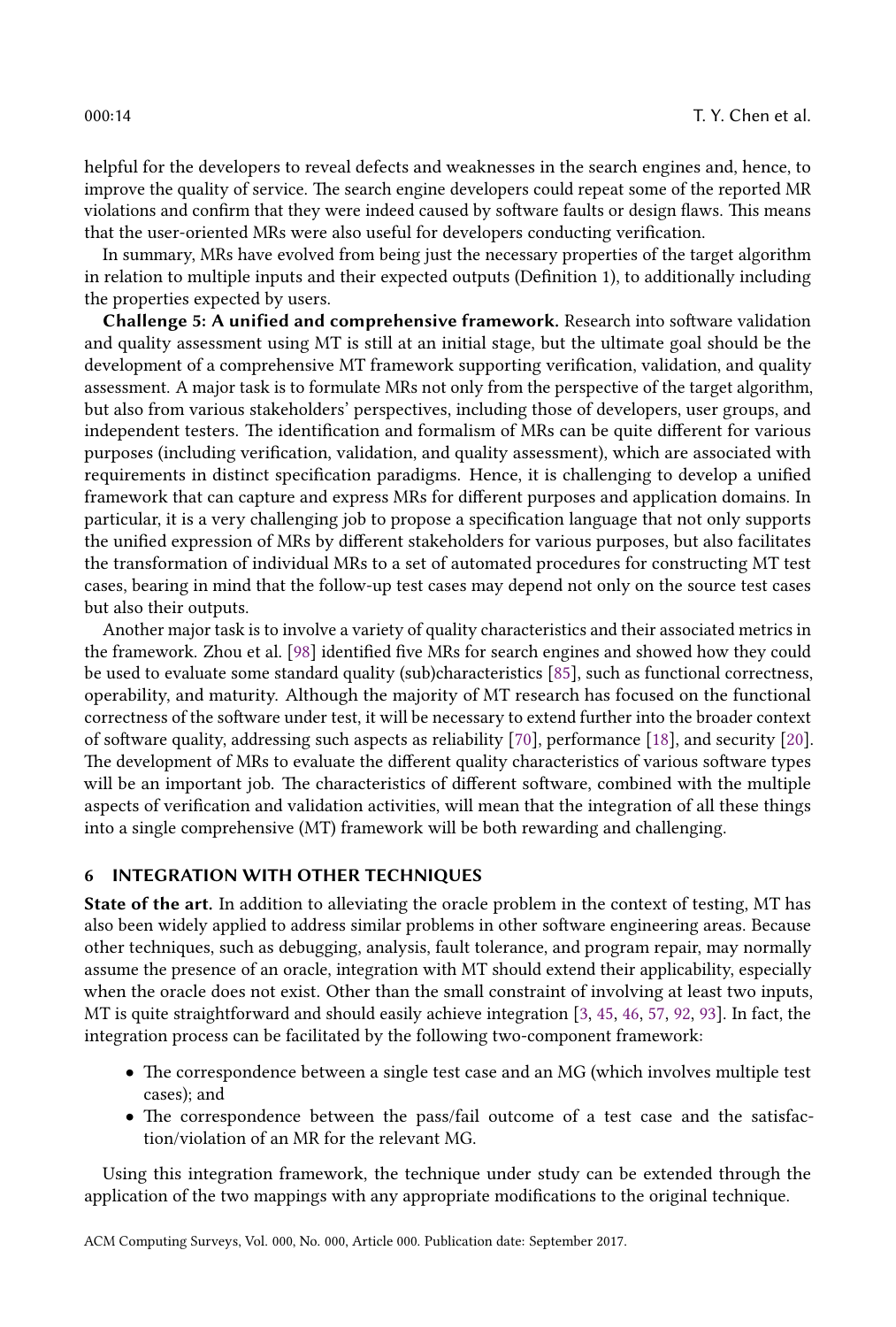For example, consider the technique of *debugging with slicing* [\[46,](#page-23-6) [93\]](#page-26-2), which conventionally works as follows: "If the program is tested with an input that reveals a failure, then we find the relevant slice, called the execution slice, for this failure-causing input, and debug it." The rationale is that the execution slice must contain the relevant faulty statement. Using the integration framework, we can modify the debugging with slicing technique as follows: "If the program is tested with an MG that reveals the violation of an MR, we find the relevant slice for this MR-violating MG and debug it." A possible way of modification is to replace the execution slice used in the original technique with the union of execution slices for all the test cases (both source and follow-up) in the MG. The rationale is that the faulty statement must be in the union of the MG-related execution slices, thus giving rise to the MR violation. With this modification, the technique can then be extended to application domains without a test oracle.

Consider Spectrum-Based Fault Localization (SBFL) [\[92\]](#page-26-4) as another example. Given a test suite that contains at least one failure-causing test case, SBFL statistically estimates the likelihood that a program entity (such as a statement) is faulty. SBFL involves examining each statement to determine how many failure-causing and non-failure-causing test cases have executed it as well as how many have not, thereby generating four measures for each statement. The four measures are then used to calculate a risk value, which can be used to prioritize statements for debugging. The reasoning behind SBFL is that (1) a statement executed by more failure-causing test cases is more likely to be faulty and (2) a statement executed by more non-failure-causing test cases is less likely to be faulty.

Using the integration framework, the original SBFL method can be extended in the following three steps. First, "a given test suite with at least one failure-causing test case" becomes "a given set of MGs with at least one MR-violating MG". Secondly, "a statement executed by a test case" corresponds to "a statement executed by an MG". Finally, "a statement not executed by any test case" corresponds to "a statement not executed by any test case in any MG".

The new SBFL process then determines how many MR-violating and non-MR-violating MGs have executed each statement as well as how many have not, thereby generating four new measures for each statement. These four new measures are then used instead of the respective original ones to calculate the risk values, which in turn can be used to prioritize the statements for debugging. The reasoning behind the new technique integrating SBFL and MT is that (1) a statement executed by more MR-violating MGs is more likely to be faulty and (2) a statement executed by more non-MR-violating MGs is less likely to be faulty. In this way, SBFL can be extended to those application domains that face the oracle problem.

Of course, it may not be universally possible to use MT to enhance every relevant method to render it applicable to programs with the oracle problem. Nevertheless, the simplicity of the integration framework makes it generally applicable in the vast majority of cases.

Challenge 6: Development of new concepts. The integration of MT with other software engineering techniques can lead to the development of new concepts, such as metamorphic slicing, which was proposed in recent work on debugging [\[93\]](#page-26-2). Slicing is an important concept in program analysis, testing, and debugging. Many slice types have been developed, such as static slices, dynamic slices, execution slices, and conditioned slices  $[94]$ . Nevertheless, the slice definitions to date are basically data-oriented or data-driven. Metamorphic slicing has been introduced to integrate MT with debugging and fault localization techniques [\[92,](#page-26-4) [93\]](#page-26-2). A new family of slices has been proposed, including static metamorphic slices, dynamic metamorphic slices, execution metamorphic slices, and conditioned metamorphic slices. Unlike their conventional counterparts, metamorphic slices are not only data-oriented but also property-oriented because they are related to MRs. This has opened a new research area in slicing.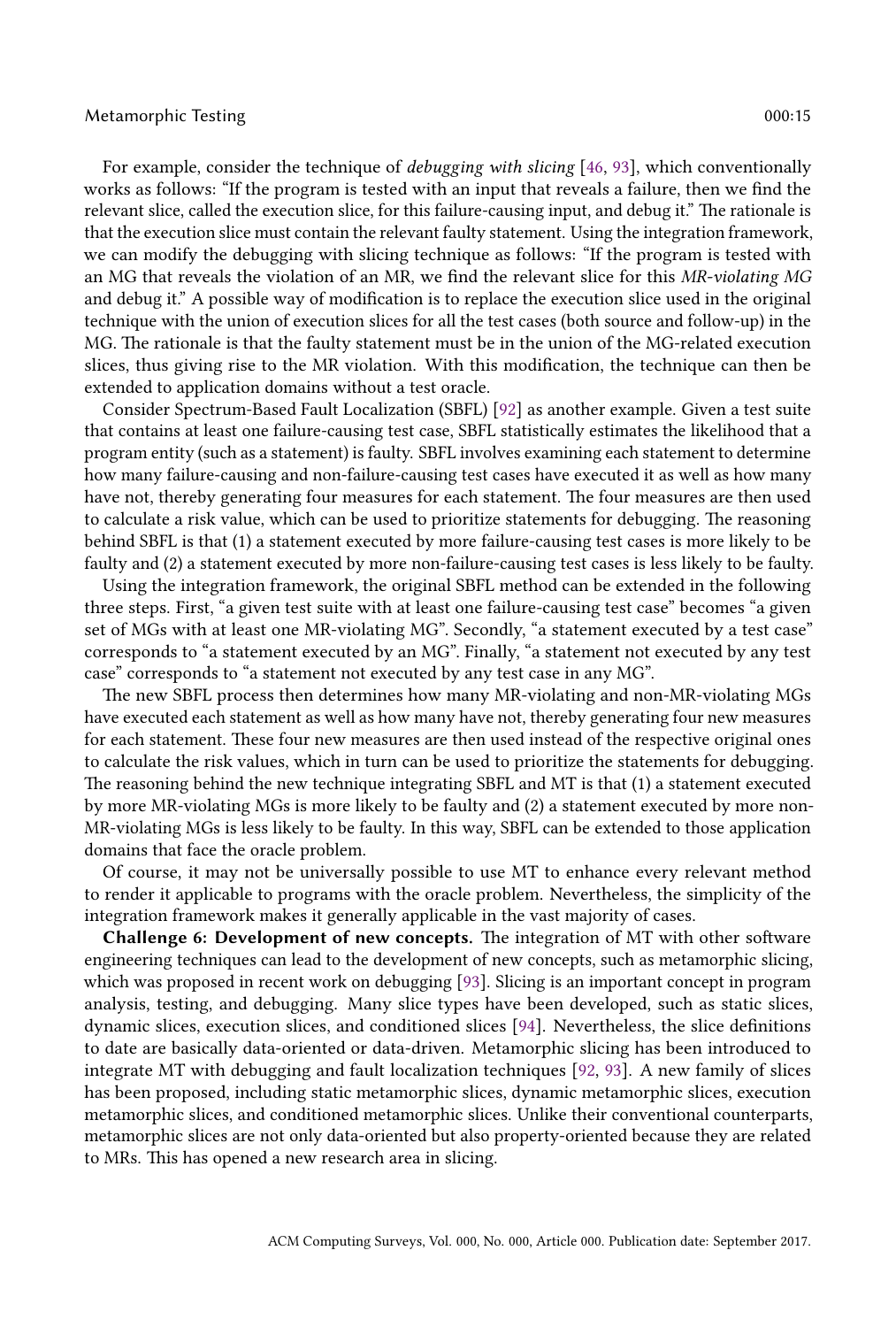Although many studies integrating MT with other techniques have already been conducted [\[3,](#page-22-7) [45,](#page-23-5) [46,](#page-23-6) [57,](#page-24-4) [92,](#page-26-4) [93\]](#page-26-2), few new concepts have so far been formally developed. Finding a technique to which MT can be applied is the first challenge, after which it may be possible to develop a new concept. Obviously, even when a technique can be integrated with MT, it does not necessarily mean that new concepts will then be developed. Furthermore, the development of new concepts may not be straightforward. Refer to the example of metamorphic slicing. Although Xie et al. [\[92,](#page-26-4) [93\]](#page-26-2) only described one execution metamorphic slice construction (through the set union of execution slices of the related MG), there are many possible ways to group the execution slices to form execution metamorphic slices. Generally speaking, the intended application of the metamorphic slices will

techniques and the related development of new concepts will be challenging.

Challenge 7: Development of new techniques. Since its first appearance in the literature in 1998, MT has been integrated with many other techniques, resulting in a family of new methods in various areas, including debugging [\[93\]](#page-26-2), fault localization [\[3,](#page-22-7) [92\]](#page-26-4), fault tolerance [\[57\]](#page-24-4), and program repair [\[45\]](#page-23-5). However, some integration attempts face challenging problems.

influence their definition in terms of conventional slices. Clearly, integration of MT with other

There are parallels between the use of MT in testing and its use in other software engineering techniques. In the context of testing, for instance, a single test case and its corresponding pass/fail outcome in test result verification relate to an MG and the corresponding MR satisfaction/violation. However, there are some challenging differences when MT is applied in other contexts. A main aim of software testing is to reveal a fault, which, in MT, can be indicated by the violation of an MR. Once an MR is violated, the major task of testing has been fulfilled  $-$  it does not matter too much which test cases in the MG are actually related to the fault. In contrast, failure detection is only the starting point in some software engineering areas such as debugging. Precise knowledge of which test cases are failure-causing may be necessary to be able to proceed, such as with debugging [\[93\]](#page-26-2), fault localization  $[3, 92]$  $[3, 92]$  $[3, 92]$ , fault tolerance  $[57]$ , and program repair  $[45]$ . This is not a problem for conventional techniques that use single test cases for verification  $-$  the pass/fail outcomes simply correspond to the non-failure-causing/failure-causing test cases, respectively. However, with an MR violation, it is only possible to say that at least one test case in the MR-violating MG is related to the fault, unless we do have a test oracle. It is not clear precisely which test case is related. Such a precision problem is an intrinsic characteristic of MT, and is therefore an unavoidable cost when MT is used to address the oracle problem for other software engineering techniques. Consider, for example, fault tolerance techniques. Traditionally, because of the assumption of an oracle's existence, once an input causes an incorrect output, a fault tolerance mechanism is applied to provide an alternative correct output. To address the oracle problem in fault tolerance, one simple strategy of metamorphic fault tolerance [\[57\]](#page-24-4) works as follows: Multiple inputs are first constructed according to some equality MRs, and then executed simultaneously. Next, the associated outputs are verified against the MRs to decide whether or not the original input (source input in the MT context) results in a "trustworthy" output (in terms of its correctness). If the original output is regarded as untrustworthy, the most trustworthy output is selected from all the outputs associated with the follow-up inputs. A naive mechanism for metamorphic fault tolerance is shown in the following example.

EXAMPLE 5. Suppose  $t_1$  is the original input of a system S, for which three equality MRs, namely  $\textit{MR}_i, \textit{MR}_{ii},$  and  $\textit{MR}_{iii},$  have been identified. Suppose further that another three inputs are constructed as follows:  $t_2$  is constructed as the follow-up input based on  $t_1$  as the source input, using  $MR_i$ ;  $t_3$  is<br>constructed as the follow-up input based on  $t_2$  as the source input, using  $MR_i \cdot$ ; and  $t_4$  is constructe constructed as the follow-up input based on  $t_2$  as the source input, using  $MR_{ii}$ ; and  $t_4$  is constructed as the follow-up input based on  $t_1$  as the source input, using  $MR_{iii}$ . In other words, the MGs for MR<sub>i</sub>,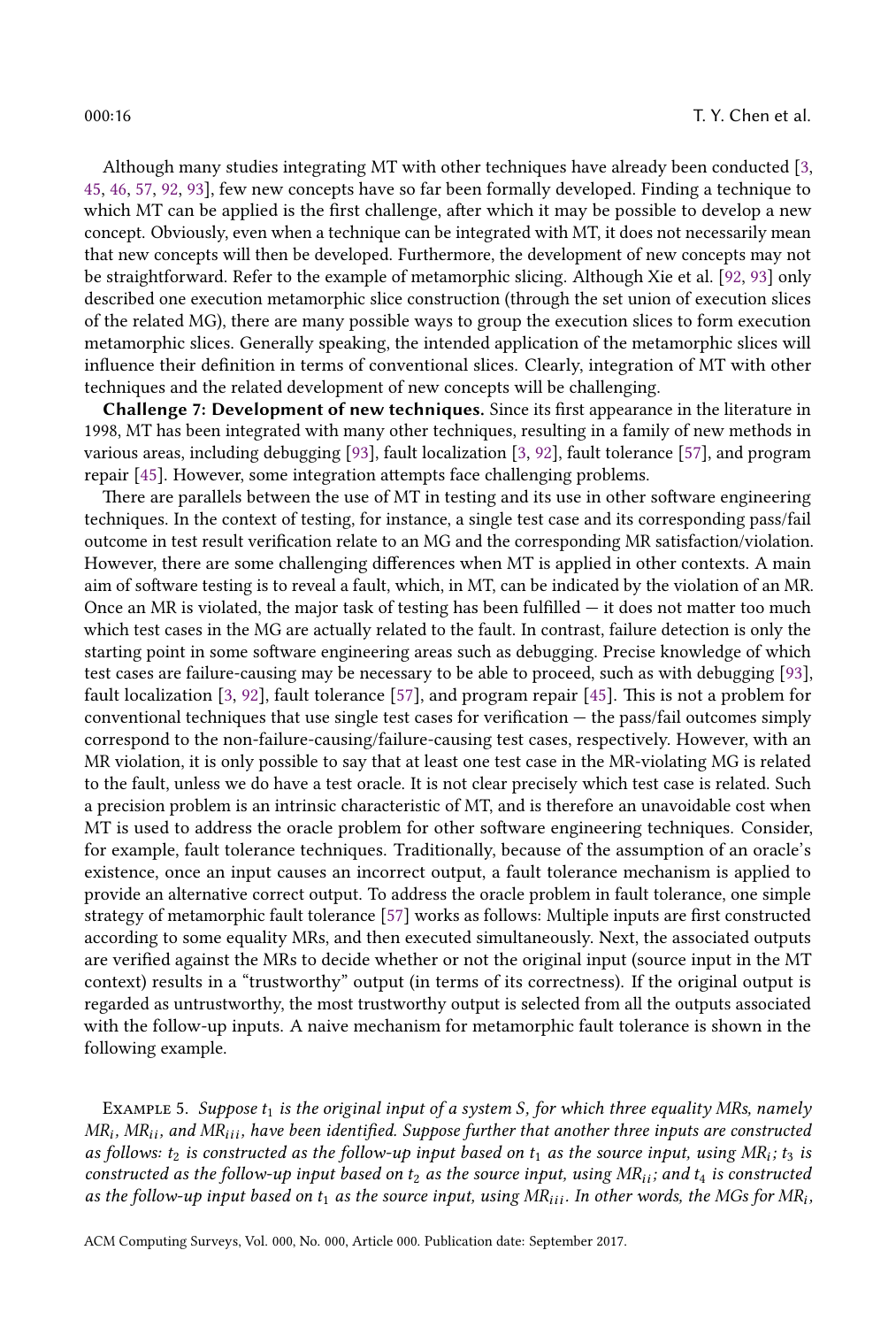$MR_{ii}$ , and  $MR_{iii}$  are  $\langle t_1,t_2\rangle$ ,  $\langle t_2,t_3\rangle$ , and  $\langle t_1,t_4\rangle$ , respectively. (Note that  $t_1$  does not need to be source input for all MRs.)

Consider the following two different scenarios:

- $MR_i$  and  $MR_{iii}$  are satisfied by their corresponding MGs, while  $MR_{ii}$  is violated. In such a scenario, since  $t_1$  is not involved in any MR violation, it can be regarded as trustworthy, and its corresponding output (that is, the output of the original input) can be used.
- $MR_i$  and  $MR_{ii}$  are satisfied by their corresponding MGs, while  $MR_{iii}$  is violated. In such a scenario, since  $t_1$  is involved in one MR violation while  $t_2$  is not involved in any MR violation,  $t_2$  can be regarded as more trustworthy than  $t_1$ , and its corresponding output should be used.

However, such a mechanism may result in both false negatives and false positives. On the one hand, a non-failure-causing input involved in an MR-violating MG may be mistakenly judged as untrustworthy and hence discarded — thus a false negative occurs. On the other hand, it is possible to select a failure-causing input as the most trustworthy one and thereby give an incorrect output — thus a false positive occurs. Such an imprecision brings in new challenges, for example, in the accurate evaluation of trustworthiness among multiple inputs and outputs.

In spite of the test case precision challenges, MT has demonstrated its applicability and effectiveness in other software engineering areas  $[3, 45, 46, 57, 92, 93]$  $[3, 45, 46, 57, 92, 93]$  $[3, 45, 46, 57, 92, 93]$  $[3, 45, 46, 57, 92, 93]$  $[3, 45, 46, 57, 92, 93]$  $[3, 45, 46, 57, 92, 93]$  $[3, 45, 46, 57, 92, 93]$  $[3, 45, 46, 57, 92, 93]$  $[3, 45, 46, 57, 92, 93]$  $[3, 45, 46, 57, 92, 93]$  $[3, 45, 46, 57, 92, 93]$ . Furthermore, there is great potential to develop new methods to further improve the precision, and thus further enhance the effectiveness. A ranking mechanism, for instance, could be introduced after MT verification. In such a mechanism, individual test cases could be ranked according to their probability of being related to faults (provided that there are statistically sufficient data on the relationships among test cases, MRs, MGs, and the satisfaction/violation outcomes). The ranking results could in turn be used with other software engineering techniques. For example, the test cases most likely related to faults would be the first ones used in the next steps of debugging, fault localization, or program repair. Any resultant methods would no longer be the simple combination of MT and other techniques, but rather new methods, specifically developed and used to be more precise and accurate.

# <span id="page-16-0"></span>7 MORE RESEARCH OPPORTUNITIES

In addition to the research challenges highlighted in Sections [4](#page-7-0) to [6,](#page-13-0) we next describe seven further opportunities for MT research. This list of opportunities is not exhaustive, but focuses on those research areas we consider most promising. Areas that have already been deeply studied in previous work, such as MT in ubiquitous computing [\[58,](#page-24-15) [90\]](#page-25-18), will not be discussed here.

Opportunity 1: Theory of MT. Although extensive studies have been conducted demonstrating the applicability and effectiveness of MT in addressing the oracle problem for software testing and many other software engineering areas, there is a lack of comprehensive work on the fundamental theory of MT. Liu et al. [\[55\]](#page-24-7), for instance, recommended that a small number of diverse MRs be sufficient by themselves to achieve a fault-detection capability similar to the oracle, and thus to effectively alleviate the oracle problem. However, the concept of diversity was not formally defined, and testers were asked to use their own intuitions to judge the diversity and similarity among MRs. It is therefore not surprising to observe that various testers have different interpretations of diversity, and thus have distinct schemes for classifying MRs - the lack of unified and formulated definitions for diversity has resulted in the ad hoc and arbitrary manner of MR identification and selection.

One possible solution is based on the concepts of category and choice used in METRIC [\[25\]](#page-23-9), which have been used to create a measure to gauge the dissimilarities among test cases  $[6]$ . This metric assesses how different two test cases are based on how many distinct categories and choices they are associated with. In the METRIC framework [\[25\]](#page-23-9), each MR is associated with a set of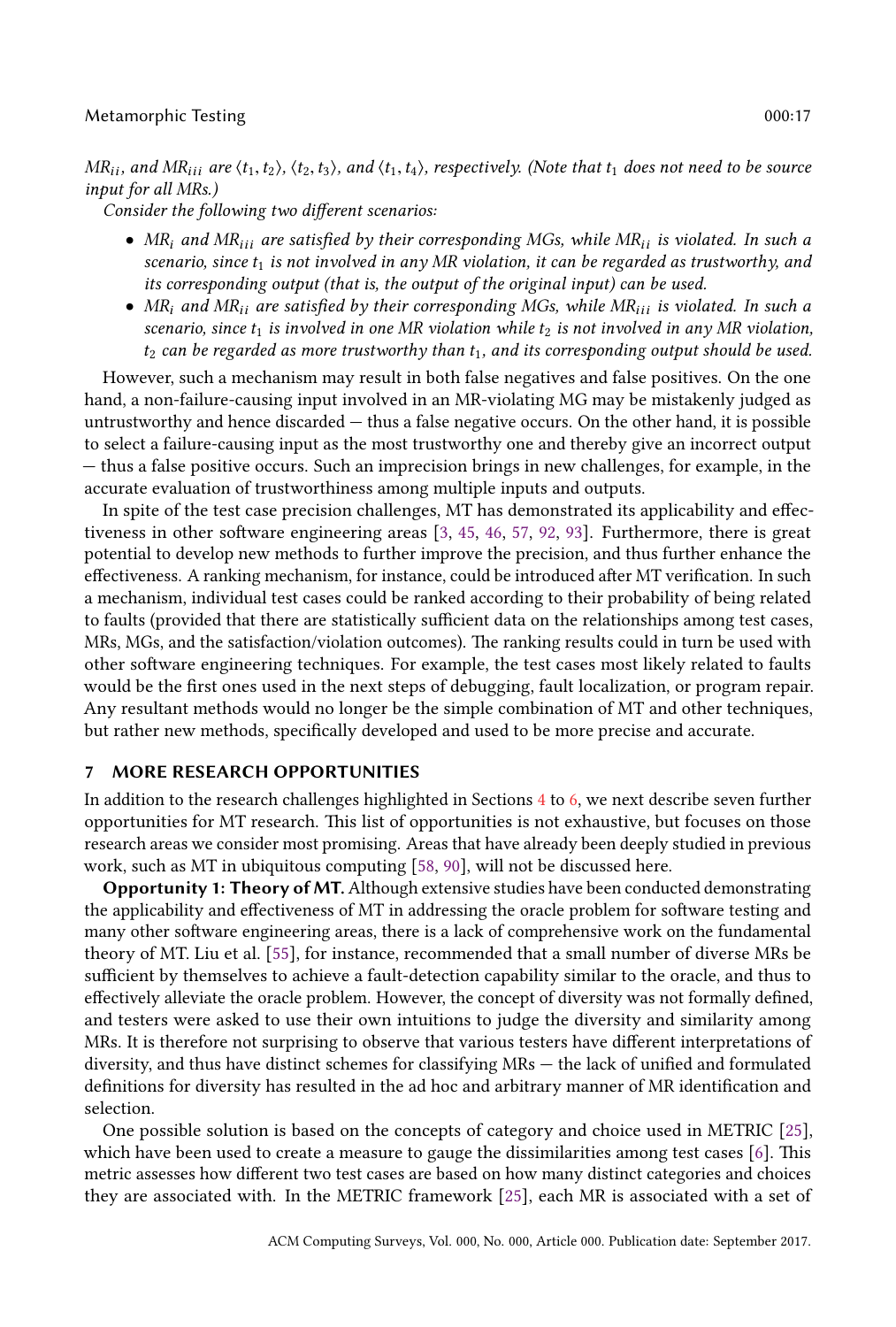categories and choices, so it should be feasible to convert the concept of dissimilarity among test cases into a new metric to assess the diversity among MRs. Such a diversity metric will significantly assist MT research in a number of ways, including helping testers to systematically select a set of diverse MRs that could alleviate the oracle problem effectively [\[55\]](#page-24-7). It could also help detect and remove "redundant" MRs — in a group of MRs showing zero diversity with one another, only one such MR would be needed in testing. The diversity metric will also facilitate measurement of the effectiveness of a group of  $MRs - it$  is intuitively expected that the more diverse the  $MRs$  are, the more effective they will be in alleviating the oracle problem.

In addition to the diversity metric, a lot of work can be done regarding a fundamental theory of MT. Such work will involve investigating the systematic identification of MRs; determining the characteristics of effective MRs; examining how likely a group of MRs mimic a test oracle (if it exists); determining the overall fault-detection effectiveness of  $MT$ ; exploring the impact of the choice of source test cases on the fault-detection effectiveness of MT; and prioritizing MRs. This theoretical research into MT will enable breakthroughs not only in software testing, but also in the broader area of software engineering, including debugging, proving, specifications engineering, and quality assurance.

Opportunity 2: Teaching and training. As MT has been increasing in popularity, how to teach it to students, professional software engineers and testers, and end users has become an issue of the utmost importance. Teaching experiences by MT researchers [\[54,](#page-24-16) [63,](#page-24-17) [64\]](#page-24-18) indicate that university-level computer science students accept MT and can apply it easily. Reports [\[87,](#page-25-19) [88\]](#page-25-20) of how MT, in particular MR identification, has prompted a higher level of student engagement in software testing indicate MT's potential use to encourage student creativity. On the other hand, students have encountered challenges related to the availability of appropriate learning materials and activities. Further work will be required to design the best training materials and methods.

Although various experiences from different universities have shown the ease of teaching and learning MT's basic concepts, which are arguably simple to grasp, a more challenging job will be to improve the learners' ability to derive good and effective MRs, something that will involve a certain degree of art and craftsmanship. Practice and apprenticeship shall play an important role in in-depth teaching and learning of how to effectively conduct MT.

Opportunity 3: New metrics for coverage and confidence. Similar to how the statement coverage criterion enables us to design a set of test cases that execute each reachable statement at least once, an MR coverage criterion may guide us to design a set of MGs that verify every MR in question at least once. More specifically, at least one MG should be generated for each MR. MRs are normally identified from specifications, thus, MR coverage can be considered as an additional black-box test adequacy criterion. Furthermore, the MR coverage and white-box coverage criteria are complementary and thus can work together. For example, a set of test cases satisfying the statement coverage can be used as source test cases to construct follow-up test cases based on a set of MRs. Obviously, the resultant set of MGs shall satisfy both the black-box (MR) and white-box (statement) coverage criteria. Unlike statement or branch coverage criteria, however, development of the MR coverage criterion will require that several additional issues be addressed. For example, different people may derive different sets of MRs for the same program  $-$  something that is not a problem for the application of statement or branch coverage criteria. The quality and effectiveness of MRs should therefore be considered when applying any MR coverage criterion. One possible way to ensure the quality of MRs used for a coverage criterion is to construct a set of very diverse MRs that achieves a good coverage of the functionalities of the software under test. In other words, the theory of MT in Opportunity 1 may help us improve the effectiveness of the MR coverage criterion.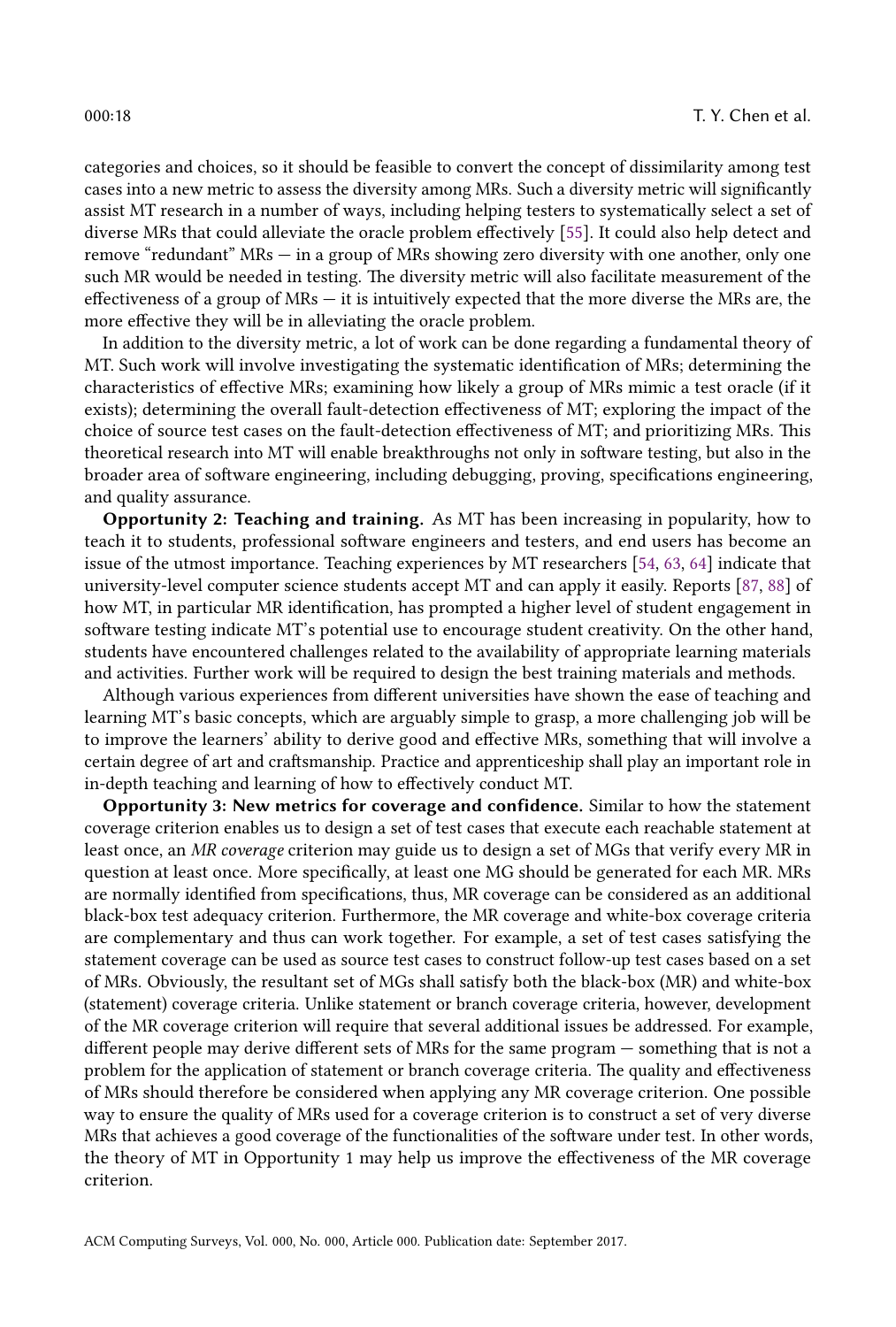MRs can also be used as a quality measure for open source software (OSS). Given an OSS project, sets of MRs can be posted for its validation and verification. When examining programs that implement the relevant functionality, users can be guided by information regarding which programs have been verified and validated through which MRs – selecting the programs whose MRs are most relevant, as illustrated in the following example.

Example 6. Consider an OSS project that implements the sine function. Suppose that two MRs are identified for the function, namely,  $MR_a$ :  $\sin(-x) = -\sin(x)$  and  $MR_b$ :  $\sin(x + 2\pi) = \sin(x)$ . Suppose also that a program S-A in the project has only been tested with  $MR_a$  (not  $MR_b$ ) and another program S-B has only been tested with MR<sub>b</sub> (not MR<sub>a</sub>). If the users are land surveyors, they normally deal with positive (anti-clockwise) and negative (clockwise) angles and are not interested in angles larger than <sup>2</sup>π. As a result, MR<sup>a</sup> is more meaningful and program <sup>S</sup>-<sup>A</sup> is preferred to <sup>S</sup>-B. On the other hand, if the users are electrical engineers, they are very likely to use the periodical properties of the sine function. As a result,  $MR_b$  is more meaningful and program S-B is preferred to S-A.

Obviously, information about the extent to which an OSS program has been tested is a key guide when choosing which programs to use. From the perspective of program selection, intuitively, users may prefer to know which properties (reflected in the MRs) have been tested and satisfied, rather than how extensively the source code has been executed (as measured, perhaps, by the percentage coverage achieved). For users, satisfying a property may deliver a higher condence on the software than covering a certain percentage of the code.

These new MR-based metrics also provide a new perspective on how to make use of test oracle and any technique addressing the oracle problem. Traditionally, the test oracle and related techniques have only been used for test result verification, but the MR-based metrics may inspire a new research area for measuring the adequacy of a test suite.

Opportunity 4: End-user testing. With the advances in development platforms (such as spreadsheets, MATLAB, and Labview) and human interfaces for advanced systems, end-user programming has been growing at a very fast rate. An increasing number of programs are actually developed by non-IT domain experts rather than professional software engineers. Some of these end-user developed programs are even used in safety-critical systems [\[48\]](#page-24-19). However, because end-user programmers do not often have formal software engineering training, it is not reasonable to expect such software to exhibit the same level of quality as that developed by professionals. As a result, end-user software engineering [\[48\]](#page-24-19) has become a major research area aiming at guaranteeing and improving the quality of end-user developed software.

Software testing is a systematic approach towards software quality, but it is challenging to develop specific testing techniques for end-user programmers. Most testing methods involve a substantial amount of technical software testing knowledge, as well as a general understanding of software engineering. However, because end-user programmers normally have no formal training in software testing or software engineering, it is difficult for them to fully understand the limitations and technical issues of these testing methods. Even if they were able to understand the technical details, it would still be quite challenging for them to implement the methods, which often involve large-scale and highly complex programming, and thus should be done by professional programmers. Furthermore, end-user programmers may not be able to access relevant automated testing tools, even if they are available, because such tools may be quite expensive and not ordinarily affordable. Some of these automated testing tools or methods require quite sophisticated parameter settings in order to ensure cost-effective usage. It may be a very challenging task for end-user programmers to properly set such parameters.

In view of the above problems and constraints, an appropriate testing method should have the following characteristics. First, it must be simple, easily understood, and easy to learn. Secondly,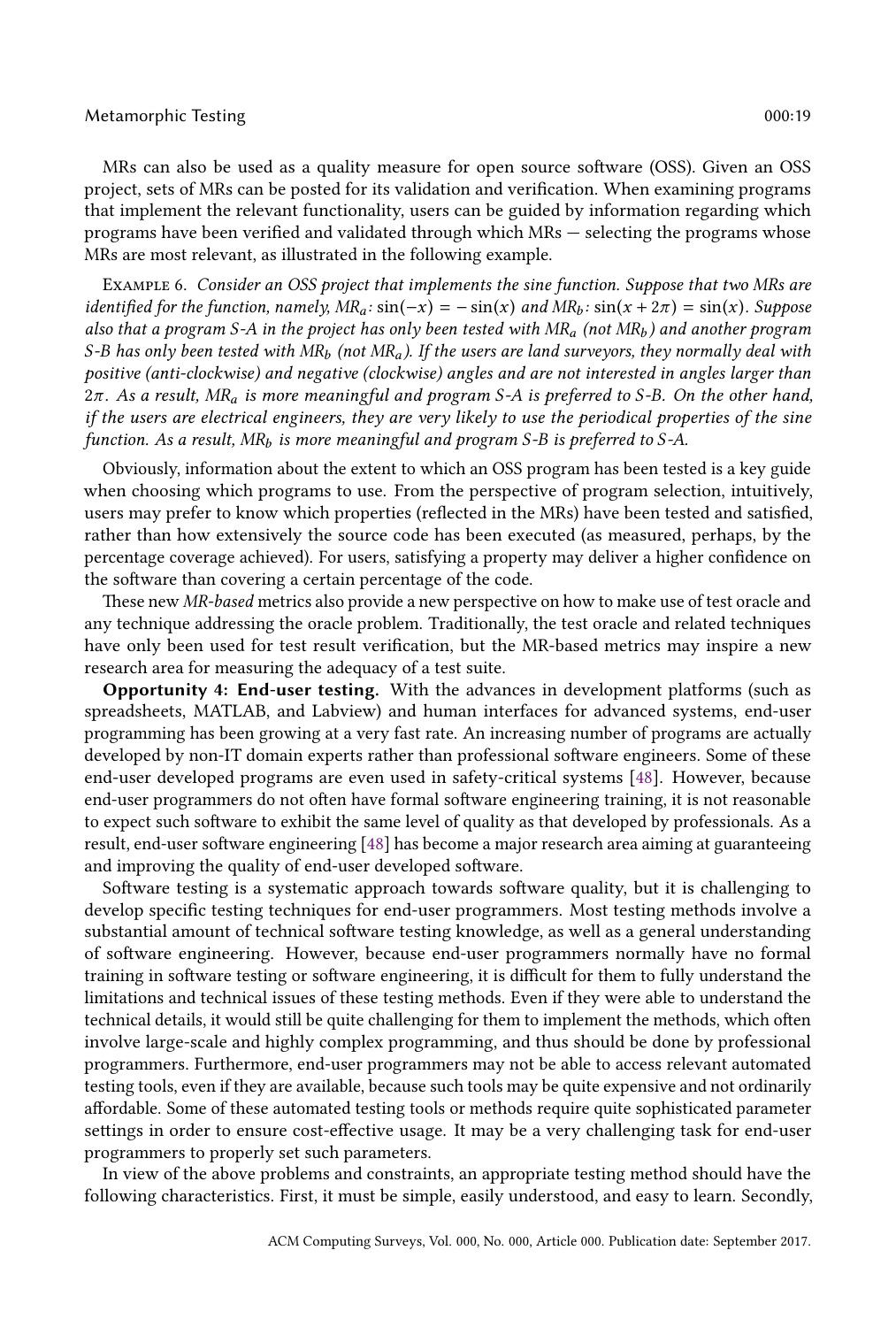its implementation must be simple. Thirdly, it must be easily automated, or automated tools must be available. Finally, it must be easy for the end users to provide domain-specific information to enhance its effectiveness. As previously explained  $[23]$ , because MT possesses all four of the characteristics above, it may be the most appropriate testing technique for end-user programmers.

The concept of MT is very simple and can easily be learned in a few hours. The MT testing process can simply be managed by non-professional end-user programmers, who can also prepare test scripts to automate the process. MRs are necessary properties of the target algorithm in relation to multiple inputs and their expected outputs, often identified from the domain knowledge of the system under test. In many cases, therefore, end-users may be even more appropriate or knowledgeable than developers for defining good MRs [\[55,](#page-24-7) [98\]](#page-26-5). In other words, end-user programmers should often be able to effectively use MT without much difficulty. A recent systematic investigation  $[73]$  of how to apply MT in end-user testing of spreadsheet systems looked at how a team of non-professionals identified MRs for a set of five spreadsheets with real-life faults. Even though the MRs were identified in an ad hoc way, they were able to detect all the faults, demonstrating the effectiveness of MT as an end-user testing method for such systems. In the future, more research projects should investigate the performance of MT for different development platforms and in various end-user development domains.

Opportunity 5: Cloud and crowd. Orso and Rothermel [\[69\]](#page-25-21) have advocated the use of cloud computing and crowdsourcing for testing, where it would be natural to embed MT, with the aim of improving the effectiveness and efficiency of MT's implementation. Cloud computing provides new opportunities to enhance the efficiency of testing tasks, including those for MT. In any case, a preliminary project [\[89\]](#page-25-22) was recently conducted to show the usefulness of cloud-enabled technologies for MT implementation. Much more studies are required to develop a unified cloudbased framework for MT and to investigate its feasibility, applicability, efficiency, and effectiveness. The cloud resources are obtained and allocated through virtual machines (VMs) [\[10\]](#page-22-21), which are created and destroyed on demand, and only exist for the duration of the testing. When conducting MT in the cloud, different MRs can be used in parallel, thus improving the overall efficiency of MT. Each MR is by itself a standalone entity, so it will be feasible to allocate one VM to each MR for the corresponding test case generation, execution, verification, and test result reporting. It will also be possible to assign a VM specifically for generating source test cases that can then be used by multiple MRs, executing these test cases, and storing their execution results for comparison with those of the follow-up test cases generated in other VMs. The decomposition of a task into sub-tasks for multiple VMs is natural and straightforward in MT. Furthermore, because many cloud-enabled platforms can flexibly allocate computing resources (such as VM locations, time, and types), it is possible to automatically adjust VMs for specific tasks, depending on the resource usage [\[95\]](#page-26-10). Since various MRs may require different resources, the flexibility of the cloud-enabled computing platforms will result in optimal resource allocation for MT and ultimately enable a highly efficient MT implementation.

Crowdsourcing is an innovative way of obtaining contributions from many different people, especially through online communities. In MT, the most challenging task is the identification and selection of appropriate MRs, a task that cannot be fully automated, as it requires human intelligence, domain knowledge, and relevant experience. Previous studies [\[55\]](#page-24-7) have shown that the MRs identified by different individuals naturally contain a degree of diversity, which is strongly correlated with high effectiveness in fault detection. It is thus intuitively appealing to make use of crowdsourcing to brainstorm and decide MRs for a particular system. A variety of personnel can be employed in a crowdsourcing environment, including users, developers, and testers, all of whom can provide various perspectives of domain knowledge for identifying diverse MRs. Since people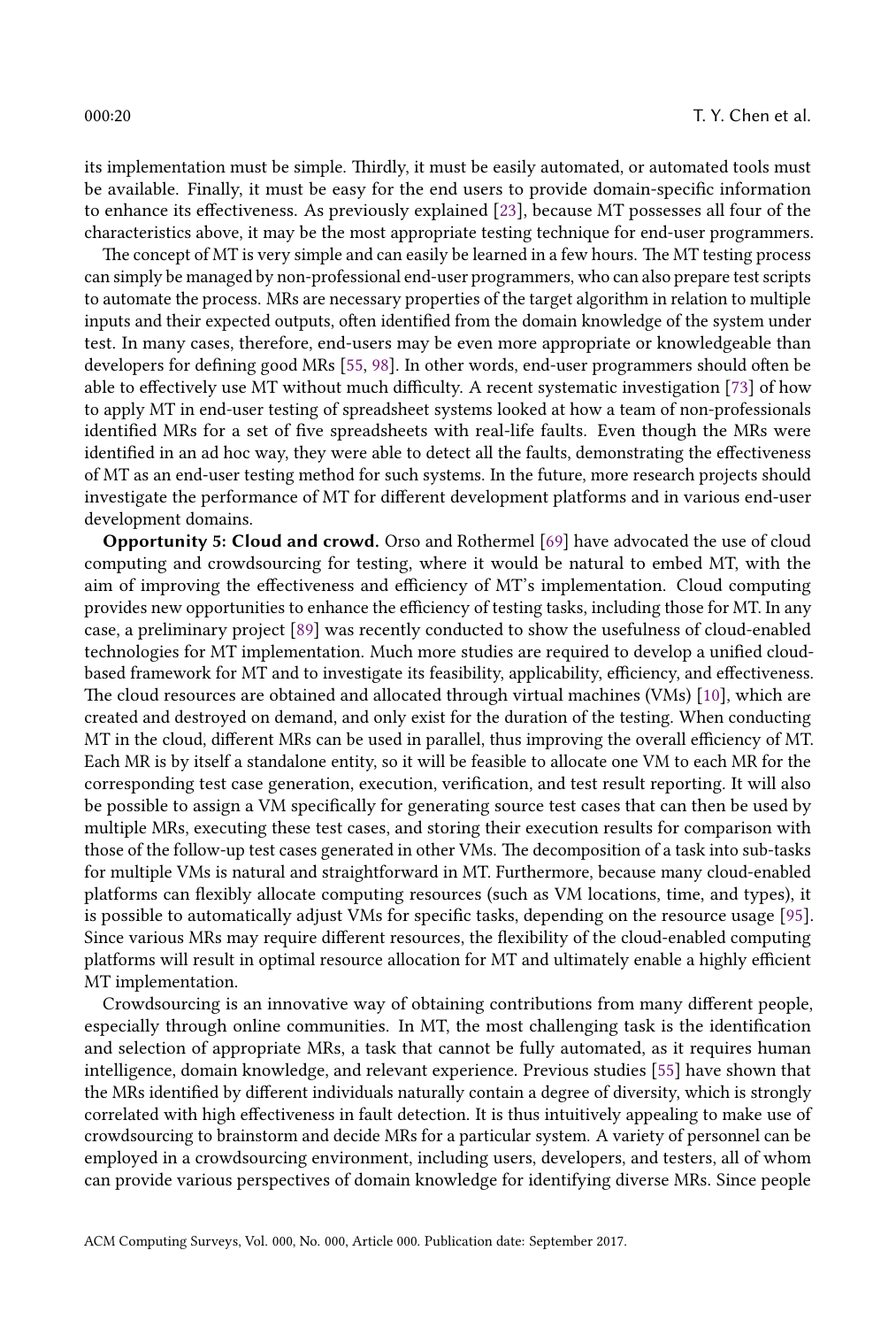from different backgrounds need to work together, a major challenge is the need for a formalized framework to support the unified identification and description of MRs. The recent study of MR identification  $[25]$  should provide insights in this area.

**Opportunity 6: Big data.** Big data is popularly defined as data with the 3Vs: high volume, velocity, and variety  $[70]$ . It is normally so large and complex that traditional software testing techniques may no longer suffice. Its huge size and various types and formats mean that the oracle problem is prevalent, making testing a major challenge. MT has been recommended as an effective approach for testing big data analytics software [\[32,](#page-23-22) [70\]](#page-25-17). Although Otero and Peter [\[70\]](#page-25-17) proposed a set of possible MRs related to synonyms, antonyms, and negations, more complicated relations should also be explored, such as those related to subset, intersection, and union. Due to the wide distribution and fast growth of the data, it is difficult to test big data systems at run-time. Setting up sample data is an essential part of the big data testing process. Attempts have been made to construct data samples that reflect the characteristics of the actual data. Alexandrov et al. [\[1\]](#page-21-0), for example, proposed generation of synthetic data sets based on the actual big data using the data schema, constraints, and other statistical information. When testing big data software, MRs not only cover necessary properties of the system under test, but may also cover properties of the data itself. Similar to the program-related properties, these data-related properties can help produce additional follow-up data to form the sample data, and to verify the test results, especially when the oracle problem exists (which is not rare in big data software). It will be interesting to investigate the extent to which the source and follow-up data, according to various MRs, can together reflect the characteristics of the actual data sets. In addition to the production of sample data, since MRs can relate to the properties of the big data itself, they can help verify, validate, or even prove whether the big data software satisfy properties related to 3Vs, just like what has been done for other software systems[\[91,](#page-25-4) [98\]](#page-26-5).

Otero and Peter [\[70\]](#page-25-17) suggested that MT can be applied beyond testing to other areas of big data software engineering. For example, MRs could be used to create "monitors capable of detecting misbehavior," thus helping assure the reliability of big data software. We believe that MT can be applied to many other aspects of big data. It was recently used to test security software [\[20\]](#page-22-6), and could therefore naturally be extended into strengthening the protection of big data software from security attacks. Big data analytics involves a variety of learning algorithms, some of which are mathematically complex and not easily understood by programmers or users. The degree to which these algorithms actually meet the users' needs is, therefore, not easily verified. Because MRs are a clear, explicit, and easily understood representation of the necessary properties of the algorithm or user's expectation  $-$  with a demonstrated effectiveness in verifying and validating machine learning software  $[65, 91]$  $[65, 91]$  $[65, 91]$  – it is natural to expect MT to be applicable in big data software verification and validation.

Opportunity 7: Agile development. Agile development has become one of the most popular paradigms for developing software systems. It normally involves rapid, incremental development, frequent releases of working software, evolutionary requirements improvements, and close collaboration and communication among developers and clients [\[30\]](#page-23-23). Although some work has been conducted using MRs in the agile testing of databases [\[52,](#page-24-3) [53\]](#page-24-20), the advantages of MT (Section [2.3\)](#page-4-0) suggest that it can easily be applied throughout the entire agile development process.

The most obvious application of MT will be to test software released in every iteration of development, ensuring that each version of the software satisfies the identified MRs. Due to the evolutionary nature of the requirements, the MRs would also require regular updating and finetuning. Such updating would not only mean changes to specific MRs, but also the adoption of new MRs and the removal of obsolete ones. Nevertheless, given the close collaboration among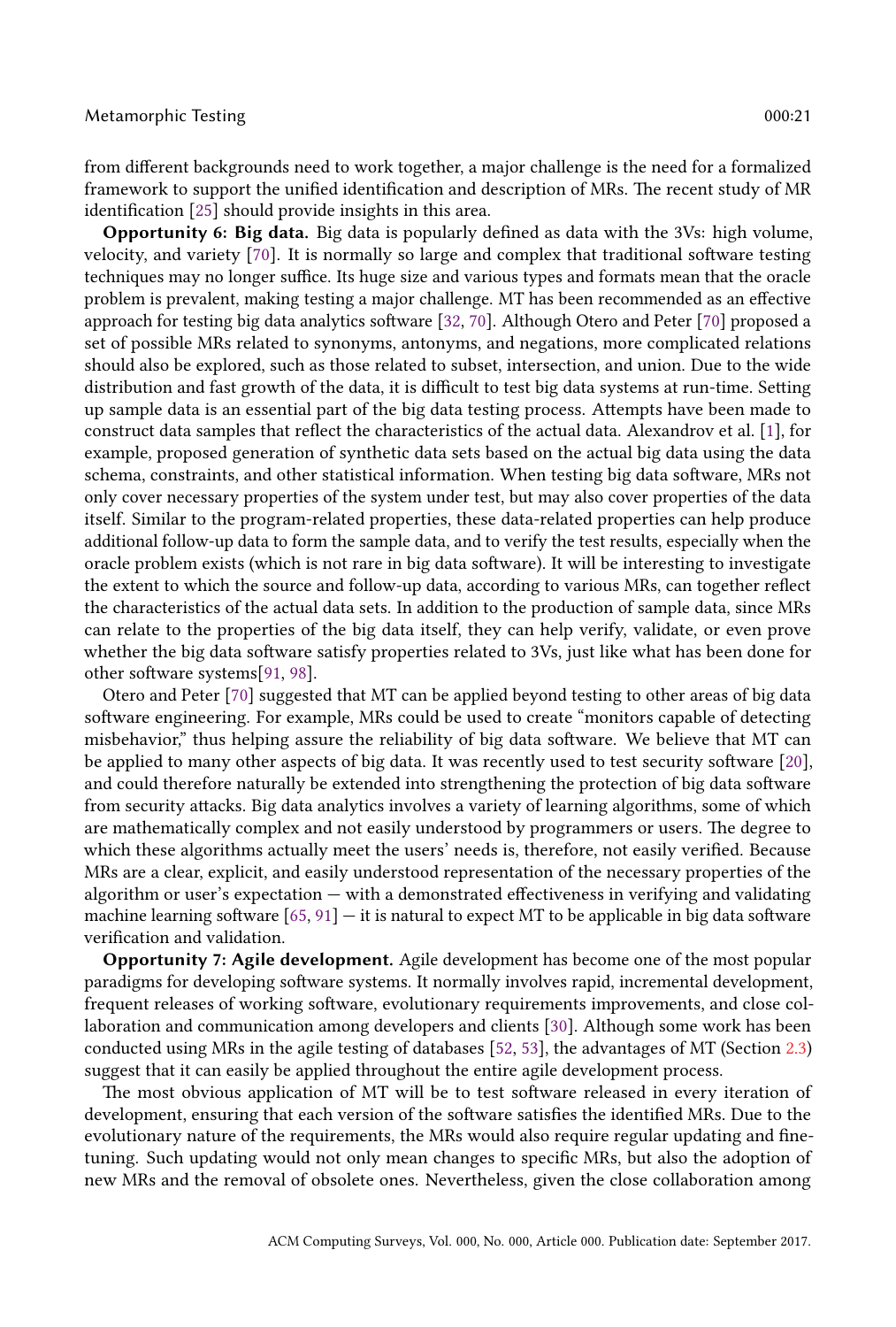stakeholders in agile development, such changes would not represent a difficult task. Furthermore, MRs can provide a simple yet effective way of facilitating the communications between customers and developers — they are the necessary properties that are of the most relevance and interest to the customers, and are clear, non-technical expressions of what must be considered as the software is developed. Moreover, the rapid development and release of successive versions make efficient regression testing critical. If MRs are extensively involved in agile development, then new regression testing techniques involving minimization, prioritization, and augmentation of MRs and MGs will need to be developed and applied. Another potential research direction relates to exploring how to balance the benefits of applying MT in agile development against the cost of maintaining MRs for rapidly changing requirements (especially when an oracle is available). It should be noted that because an MR reflects a specific property, incremental changes in requirements may only cause the updating of a small number of MRs — in other words, the maintenance of MRs in agile development should only incur a small overhead.

# 8 CONCLUSION

Metamorphic testing (MT) first appeared in 1998 as a methodology for generating follow-up test cases based on successful test cases, guided by some necessary properties of the system under test, called metamorphic relations (MRs). Since then, MT has mainly been used as a simple, but effective, approach to alleviating the oracle problem, with MRs as test result verification mechanisms. MT has successfully detected various faults in a variety of application domains, and advanced techniques have been developed by integrating it with other software engineering methods, often addressing the oracle problem in those other areas. MT has also been applied outside of testing, including in validation, quality assessment, debugging, fault localization, fault tolerance, program repair, and proving.

In this paper, we have reviewed a variety of research topics related to MT, highlighted challenges that need to be addressed, and unveiled some of the most promising opportunities for future MT research. In contrast to — and complementary to — a traditional literature review [\[81\]](#page-25-7), we have focused on the most important and influential MT studies, providing a more in-depth discussion (including a formal and comprehensive description of MT and a clarification of the major and common misunderstandings of MT) and offering a higher-level vision of MT research and application (including a framework to support integration of MT with other techniques). Our investigation also showed many opportunities to further improve the existing MT research areas, including MR identification, source test case generation, and the application of MT in new domains such as end-user software engineering and big data software. We have also highlighted MT's promise as a novel approach to bolstering other related areas, including measurements for coverage and confidence, cloud-based quality assurance, and agile software development.

MT has evolved from originally defining MRs as necessary properties of the target algorithm in relation to multiple inputs and their expected outputs, to additionally including the properties expected by users. This evolution, of both MT and MRs, is expected to continue.

The concluding statement of this paper is a recommendation to researchers who may be developing new software engineering methods that somehow assume or require a test oracle. It is advisable to consider MT in the development, which may alleviate the oracle requirement, extend the method's scope and applicability, and even facilitate the development of a more comprehensive method.

# REFERENCES

<span id="page-21-0"></span>[1] Alexander Alexandrov, Christoph Brücke, and Volker Markl. 2013. Issues in big data testing and benchmarking. In Proceedings of the 6th International Workshop on Testing Database Systems (DBTest '13). ACM, New York, NY, 1:1–1:5.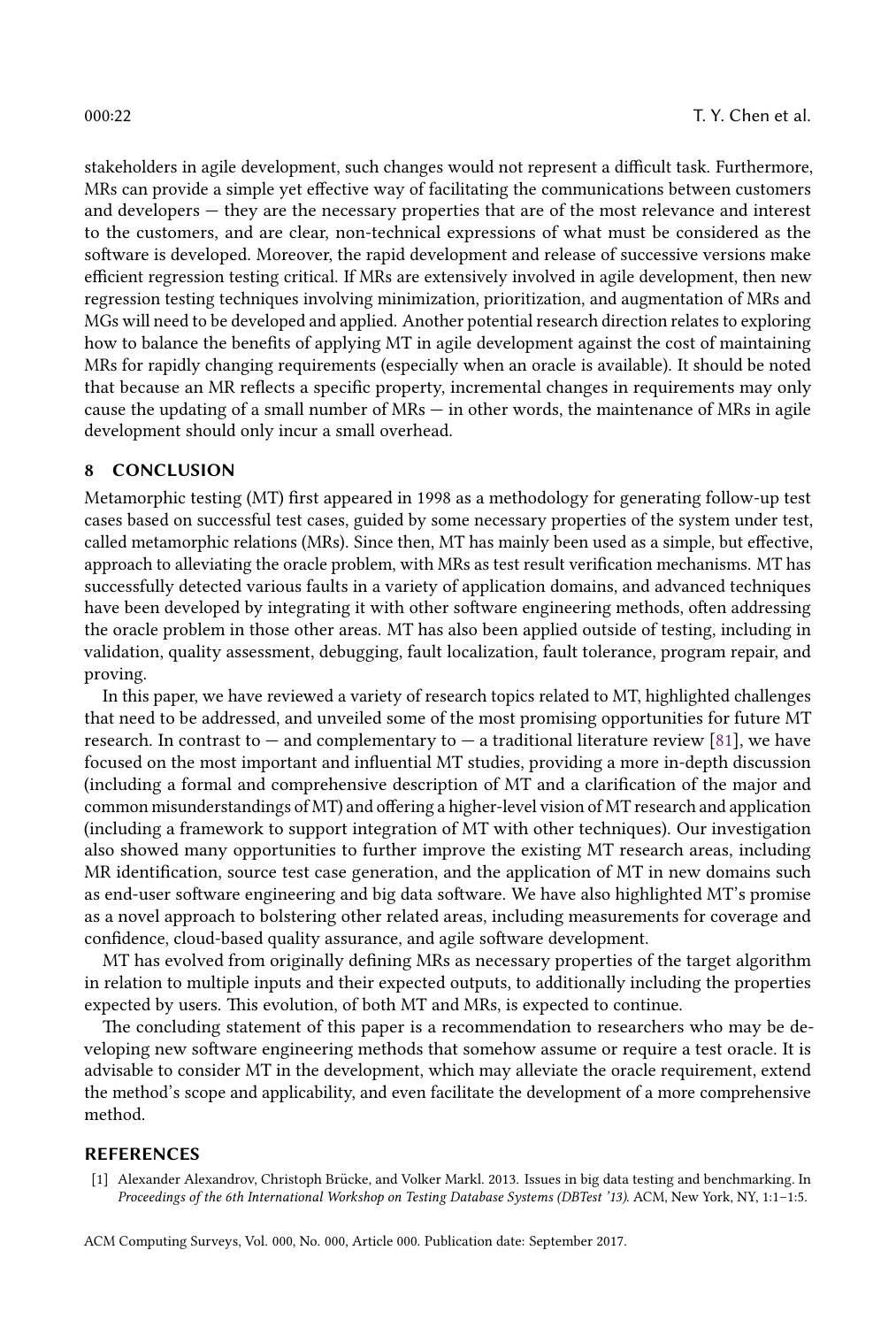- <span id="page-22-10"></span>[2] Paul E. Ammann and John C. Knight. 1988. Data diversity: An approach to software fault tolerance. IEEE Transactions on Computers 37, 4, 418–425.
- <span id="page-22-7"></span>[3] Chittineni Aruna and R. Siva Ram Prasad. 2014. Testing approach for dynamic web applications based on automated test strategies. In ICT and Critical Infrastructure: Proceedings of the 48th Annual Convention of Computer Society of India, Vol II, Advances in Intelligent Systems and Computing, Vol. 249. Springer, Berlin, Germany, 399–410.
- <span id="page-22-8"></span>[4] Earl T. Barr, Mark Harman, Phil McMminn, Muzammil Shahbaz, and Shin Yoo. 2015. The oracle problem in software testing: A survey. IEEE Transactions on Software Engineering 41, 5, 507-525.
- <span id="page-22-16"></span>[5] Arlinta Christy Barus. 2010. An In-Depth Study of Adaptive Random Testing for Testing Program with Complex Input Types. Ph.D. Thesis. Faculty of Information and Communication Technologies, Swinburne University of Technology, Melbourne, Australia.
- <span id="page-22-19"></span>[6] Arlinta Christy Barus, Tsong Yueh Chen, Fei-Ching Kuo, Huai Liu, Robert Merkel, and Gregg Rothermel. 2016. A cost-effective random testing method for programs with non-numeric inputs. IEEE Transactions on Computers 65, 12, 3509–3523.
- <span id="page-22-14"></span>[7] Arlinta Christy Barus, Tsong Yueh Chen, Fei-Ching Kuo, Huai Liu, and Heinz W. Schmidt. 2016. The impact of source test case selection on the effectiveness of metamorphic testing. In Proceedings of the 1st International Workshop on Metamorphic Testing (MET '16). ACM, New York, NY, 5–11.
- <span id="page-22-2"></span>[8] Sami Beydeda. 2006. Self-metamorphic-testing components. In Proceedings of the 30th Annual International Computer Software and Applications Conference (COMPSAC '06), Vol. 1. IEEE Computer Society, Los Alamitos, CA, 265-272.
- <span id="page-22-17"></span>[9] Barry W. Boehm. 1984. Verifying and validating software requirements and design specifications. IEEE Software 1, 1, 75–88.
- <span id="page-22-21"></span>[10] Rajkumar Buyya, Chee Shin Yeo, Srikumar Venugopal, James Broberg, and Ivona Brandic. 2009. Cloud computing and emerging IT platforms: Vision, hype, and reality for delivering computing as the 5th utility. Future Generation Computer Systems 25, 6, 599–616.
- <span id="page-22-0"></span>[11] Cristian Cadar and Koushik Sen. 2013. Symbolic execution for software testing: Three decades later. Communications of the ACM 56, 2, 82–90.
- <span id="page-22-11"></span>[12] Yuxiang Cao, Zhi Quan Zhou, and Tsong Yueh Chen. 2013. On the correlation between the effectiveness of metamorphic relations and dissimilarities of test case executions. In Proceedings of the 13th International Conference on Quality Software (QSIC '13). IEEE Computer Society, Los Alamitos, CA, 153-162.
- <span id="page-22-3"></span>[13] Wing Kwong Chan, Tsong Yueh Chen, Heng Lu, T. H. Tse, and Stephen S. Yau. 2006. Integration testing of contextsensitive middleware-based applications: A metamorphic approach. International Journal of Software Engineering and Knowledge Engineering 16, 5, 677–703.
- <span id="page-22-4"></span>[14] Wing Kwong Chan, Shing Chi Cheung, and Karl R. P. H. Leung. 2007. A metamorphic testing approach for online testing of service-oriented software applications. International Journal of Web Services Research 4, 2, 60-80.
- <span id="page-22-1"></span>[15] Tsong Yueh Chen, Shing Chi Cheung, and Siu Ming Yiu. 1998. Metamorphic testing: A new approach for generating next test cases. Technical Report HKUST-CS98-01. Department of Computer Science, Hong Kong University of Science and Technology, Hong Kong.
- <span id="page-22-5"></span>[16] Tsong Yueh Chen, Joshua W. K. Ho, Huai Liu, and Xiaoyuan Xie. 2009. An innovative approach for testing bioinformatics programs using metamorphic testing. BMC Bioinformatics 10, article no. 24.
- <span id="page-22-12"></span>[17] Tsong Yueh Chen, De Hao Huang, T. H. Tse, and Zhi Quan Zhou. 2004. Case studies on the selection of useful relations in metamorphic testing. In Proceedings of the 4th Ibero-American Symposium on Software Engineering and Knowledge Engineering (JIISIC '04). Polytechnic University of Madrid, Madrid, Spain, 569–583.
- <span id="page-22-18"></span>[18] Tsong Yueh Chen, Fei-Ching Kuo, Huai Liu, and Shengqiong Wang. 2009. Conformance testing of network simulators based on metamorphic testing technique. In Proceedings of the Joint 11th IFIP WG 6.1 International Conference (FMOODS '09) and 29th IFIP WG 6.1 International Conference on Formal Techniques for Distributed Systems (FORTE '09), Lecture Notes in Computer Science, Vol. 5522. Springer, Berlin, Germany, 243–248.
- <span id="page-22-15"></span>[19] Tsong Yueh Chen, Fei-Ching Kuo, Ying Liu, and Antony Tang. 2004. Metamorphic testing and testing with special values. In Proceedings of the 5th ACIS International Conference on Software Engineering, Artificial Intelligence, Networking, and Parallel/Distributed Computing (SNPD '04). International Association for Computer and Information Science, Mt. Pleasant, MI, 128–134.
- <span id="page-22-6"></span>[20] Tsong Yueh Chen, Fei-Ching Kuo, Wenjuan Ma, Willy Susilo, Dave Towey, Jeffrey Voas, and Zhi Quan Zhou. 2016. Metamorphic testing for cybersecurity. Computer 49, 6, 48–55.
- <span id="page-22-9"></span>[21] Tsong Yueh Chen, Fei-Ching Kuo, Robert G. Merkel, and T. H. Tse. 2010. Adaptive random testing: The ART of test case diversity. Journal of Systems and Software 83, 1, 60-66.
- <span id="page-22-13"></span>[22] Tsong Yueh Chen, Fei-Ching Kuo, Dave Towey, and Zhi Quan Zhou. 2015. A revisit of three studies related to random testing. Science China Information Sciences 58, 5, 052104:1–052104:9.
- <span id="page-22-20"></span>[23] Tsong Yueh Chen, Fei-Ching Kuo, and Zhi Quan Zhou. 2005. An effective testing method for end-user programmers. In Proceedings of the 1st Workshop on End-User Software Engineering (WEUSE '05). ACM, New York, NY, 21-25.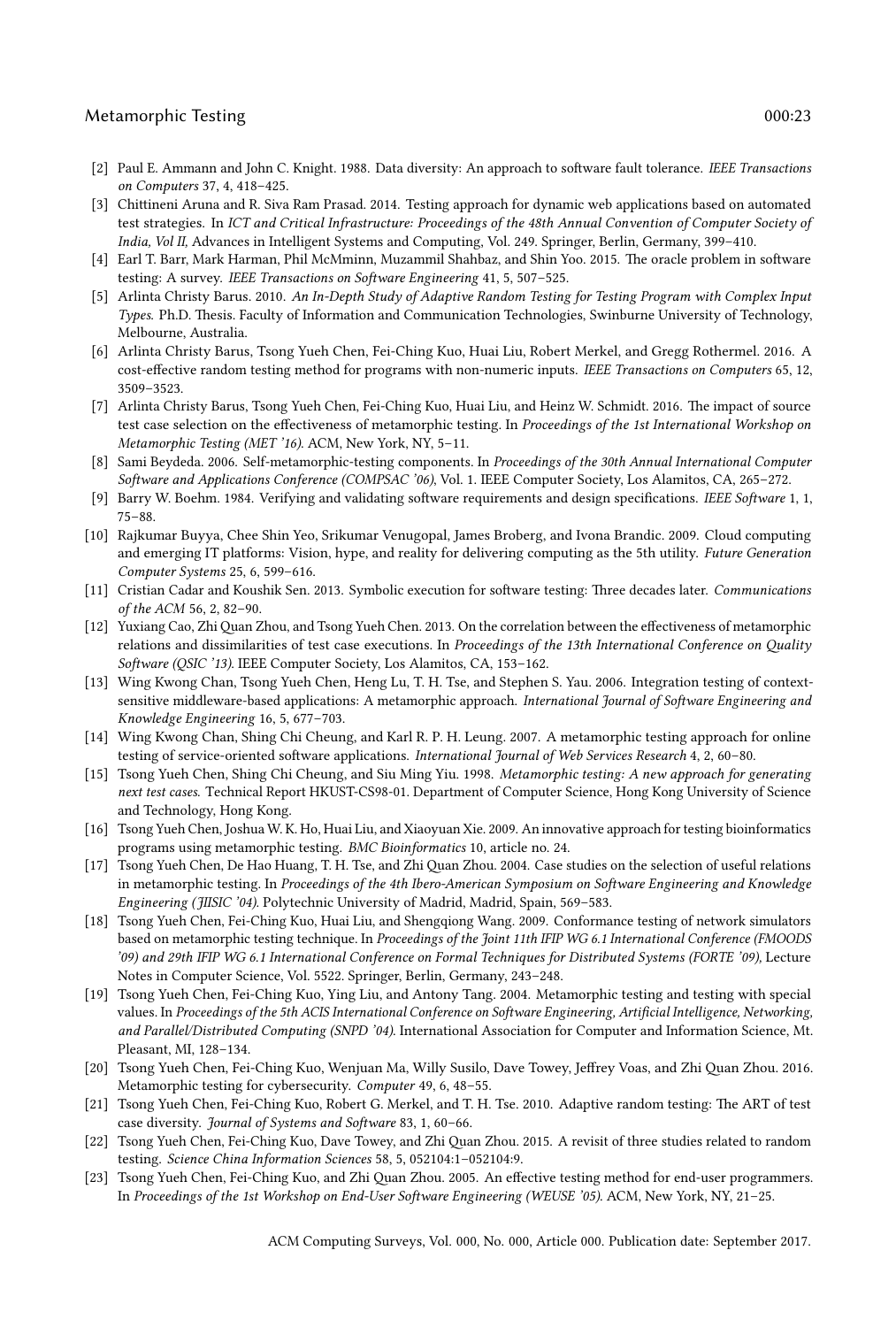- <span id="page-23-19"></span>[24] Tsong Yueh Chen, Pak-Lok Poon, and T. H. Tse. 2003. A choice relation framework for supporting category-partition test case generation. IEEE Transactions on Software Engineering 29, 7, 577-593.
- <span id="page-23-9"></span>[25] Tsong Yueh Chen, Pak-Lok Poon, and Xiaoyuan Xie. 2016. METRIC: METamorphic Relation Identification based on the Category-choice framework. Journal of Systems and Software 116, 177-190.
- <span id="page-23-13"></span>[26] Tsong Yueh Chen, T. H. Tse, and Yuen Tak Yu. 2001. Proportional sampling strategy: A compendium and some insights. Journal of Systems and Software 58, 1, 65-81.
- <span id="page-23-3"></span>[27] Tsong Yueh Chen, T. H. Tse, and Zhi Quan Zhou. 2002. Semi-proving: An integrated method based on global symbolic evaluation and metamorphic testing. In Proceedings of the 2002 ACM SIGSOFT International Symposium on Software Testing and Analysis (ISSTA '02). ACM, New York, NY, 191–195.
- <span id="page-23-20"></span>[28] Tsong Yueh Chen, T. H. Tse, and Zhi Quan Zhou. 2003. Fault-based testing without the need of oracles. Information and Software Technology 45, 1, 1-9.
- <span id="page-23-4"></span>[29] Tsong Yueh Chen, T. H. Tse, and Zhi Quan Zhou. 2011. Semi-proving: An integrated method for program proving, testing, and debugging. IEEE Transactions on Software Engineering 37, 1, 109-125.
- <span id="page-23-23"></span>[30] David Cohen, Mikael Lindvall, and Patricia Costa. 2004. An introduction to agile methods. In Advances in Computers, Vol. 62. Elsevier, Amsterdam, The Netherlands, 1-66.
- <span id="page-23-12"></span>[31] Edsger W. Dijkstra. 1972. The humble programmer. Communications of the ACM 15, 10, 859-866.
- <span id="page-23-22"></span>[32] Junhua Ding, Xin-Hua Hu, and Venkat Gudivada. 2017. A machine learning based framework for verification and validation of massive scale image data. IEEE Transactions on Big Data. DOI:10.1109/TBDATA.2017.2680460.
- <span id="page-23-18"></span>[33] Guowei Dong, Baowen Xu, Lin Chen, Changhai Nie, and Lulu Wang. 2008. Case studies on testing with compositional metamorphic relations. Journal of Southeast University (English Edition) 24, 4, 437–443.
- <span id="page-23-7"></span>[34] Guowei Dong, Baowen Xu, Lin Chen, Changhai Nie, and Lulu Wang. 2009. Survey of metamorphic testing. Journal of Frontiers of Computer Science and Technology 3, 2, 130–143.
- <span id="page-23-15"></span>[35] Sebastian Elbaum, Hui Nee Chin, Matthew B. Dwyer, and Jonathan Dokulil. 2006. Carving differential unit test cases from system test cases. In Proceedings of the 14th ACM SIGSOFT International Symposium on Foundations of Software Engineering (SIGSOFT '06/FSE-14). ACM, New York, NY, 253–264.
- <span id="page-23-21"></span>[36] Matthew Geller. 1978. Test data as an aid in proving program correctness. Communications of the ACM 21, 5, 368-375.
- <span id="page-23-11"></span>[37] Arnaud Gotlieb and Bernard Botella. 2003. Automated metamorphic testing. In Proceedings of the 27th Annual International Computer Software and Applications Conference (COMPSAC '03). IEEE Computer Society, Los Alamitos, CA, 34–40.
- <span id="page-23-16"></span>[38] Ralph Guderlei and Johannes Mayer. 2007. Statistical metamorphic testing: Testing programs with random output by means of statistical hypothesis tests and metamorphic testing. In Proceedings of the 7th International Conference on Quality Software (QSIC '07). IEEE Computer Society, Los Alamitos, CA, 404-409.
- <span id="page-23-0"></span>[39] Richard Hamlet. 2002. Random testing. In Encyclopedia of Software Engineering. John Wiley, New York, NY.
- <span id="page-23-1"></span>[40] Mark Harman, Yue Jia, and Yuanyuan Zhang. 2015. Achievements, open problems and challenges for search based software testing. In Proceedings of the IEEE 8th International Conference on Software Testing, Verification and Validation (ICST '15). IEEE Computer Society, Los Alamitos, CA.
- <span id="page-23-14"></span>[41] Peifeng Hu, Zhenyu Zhang, Wing Kwong Chan, and T. H. Tse. 2006. An empirical comparison between direct and indirect test result checking approaches. In Proceedings of the 3rd International Workshop on Software Quality Assurance (SOQUA '06) in conjunction with the 14th ACM SIGSOFT International Symposium on Foundations of Software Engineering (SIGSOFT '06/FSE-14). ACM, New York, NY, 6–13.
- <span id="page-23-8"></span>[42] Zhan-Wei Hui and Song Huang. 2013. Achievements and challenges of metamorphic testing. In Proceedings of the 4th World Congress on Software Engineering (WCSE '13). IEEE Computer Society, Los Alamitos, CA, 73-77.
- <span id="page-23-2"></span>[43] Monica Hutchins, Herb Foster, Tarak Goradia, and Thomas Ostrand. 1994. Experiments on the effectiveness of dataflowand controlflow-based test adequacy criteria. In Proceedings of the 16th International Conference on Software Engineering (ICSE '94). IEEE Computer Society, Los Alamitos, CA, 191–200.
- <span id="page-23-17"></span>[44] Mingyue Jiang, Tsong Yueh Chen, Fei-Ching Kuo, and Zuohua Ding. 2013. Testing central processing unit scheduling algorithms using metamorphic testing. In Proceedings of the 4th IEEE International Conference on Software Engineering and Service Science (ICSESS '13). IEEE Computer Society, Los Alamitos, CA, 530–536.
- <span id="page-23-5"></span>[45] Mingyue Jiang, Tsong Yueh Chen, Fei-Ching Kuo, Dave Towey, and Zuohua Ding. 2017. A metamorphic testing approach for supporting program repair without the need for a test oracle. Journal of Systems and Software 126, 127–140.
- <span id="page-23-6"></span>[46] Hao Jin, Yanyan Jiang, Na Liu, Chang Xu, Xiaoxing Ma, and Jian Lu. 2015. Concolic metamorphic debugging. In Proceedings of the IEEE 39th Annual International Computers, Software and Applications Conference (COMPSAC '15), Vol. 2. IEEE Computer Society, Los Alamitos, CA, 232–241.
- <span id="page-23-10"></span>[47] Upulee Kanewala, James M. Bieman, and Asa Ben-Hur. 2016. Predicting metamorphic relations for testing scientific software: A machine learning approach using graph kernels. Software Testing, Verification and Reliability 26, 3, 245–269.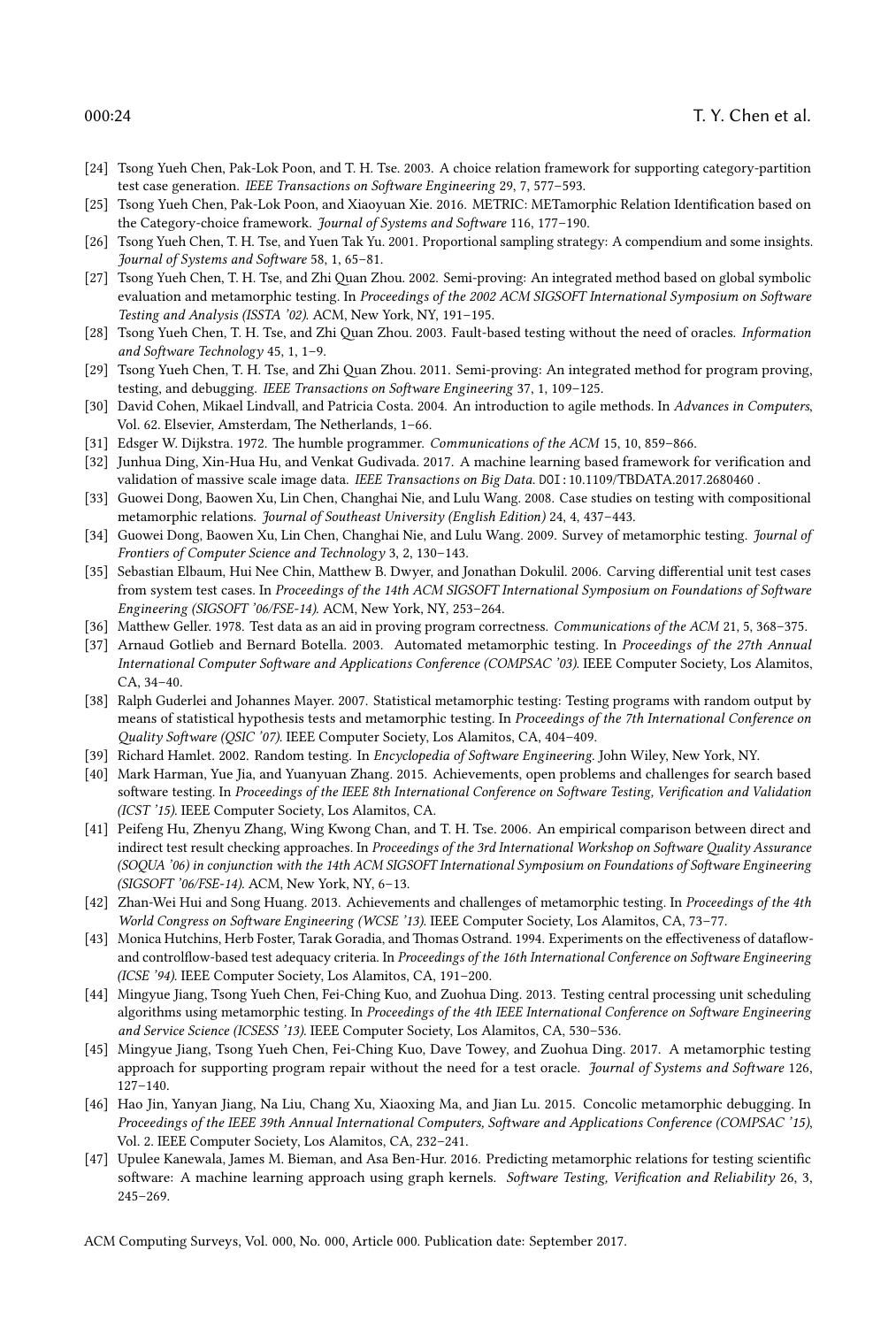- <span id="page-24-19"></span>[48] Andrew J. Ko, Robin Abraham, Laura Beckwith, Alan Blackwell, Margaret Burnett, Martin Erwig, Chris Scaffidi, Joseph Lawrance, Henry Lieberman, Brad Myers, Mary Beth Rosson, Gregg Rothermel, Mary Shaw, and Susan Wiedenbeck. 2011. The state of the art in end-user software engineering. ACM Computing Surveys 43, 3, 21:1-21:44.
- <span id="page-24-9"></span>[49] Fei-Ching Kuo, Tsong Yueh Chen, and Wing K Tam. 2011. Testing embedded software by metamorphic testing: A wireless metering system case study. In Proceedings of the IEEE 36th Conference on Local Computer Networks (LCN '11). IEEE Computer Society, Los Alamitos, CA, 291–294.
- <span id="page-24-1"></span>[50] Vu Le, Mehrdad Afshari, and Zhendong Su. 2014. Compiler validation via equivalence modulo inputs. In Proceedings of the 35th ACM SIGPLAN Conference on Programming Language Design and Implementation (PLDI '14). ACM, New York, NY, 216–226.
- <span id="page-24-2"></span>[51] Christopher Lidbury, Andrei Lascu, Nathan Chong, and Alastair F. Donaldson. 2015. Many-core compiler fuzzing. In Proceedings of the 36th ACM SIGPLAN Conference on Programming Language Design and Implementation (PLDI '15). ACM, New York, NY, 65–76.
- <span id="page-24-3"></span>[52] Mikael Lindvall, Dharmalingam Ganesan, Ragnar Ardal, and Robert E. Wiegand. 2015. Metamorphic model-based ´ testing applied on NASA DAT: An experience report. In Proceedings of the 37th International Conference on Software Engineering (ICSE '15), Vol. 2. IEEE, Piscataway, NJ, 129–138.
- <span id="page-24-20"></span>[53] Mikael Lindvall, Dharmalingam Ganesan, Sigurthor Bjorgvinsson, Kristjan Jonsson, Haukur Steinn Logason, Frederik Dietrich, and Robert E. Wiegand. 2016. Agile metamorphic model-based testing. In Proceedings of the 1st International Workshop on Metamorphic Testing (MET '16). ACM, New York, NY, 26–32.
- <span id="page-24-16"></span>[54] Huai Liu, Fei-Ching Kuo, and Tsong Yueh Chen. 2010. Teaching an end-user testing methodology. In Proceedings of the 23rd IEEE Conference on Software Engineering Education and Training (CSEE&T '10). IEEE Computer Society, Los Alamitos, CA, 81–88.
- <span id="page-24-7"></span>[55] Huai Liu, Fei-Ching Kuo, Dave Towey, and Tsong Yueh Chen. 2014. How effectively does metamorphic testing alleviate the oracle problem? IEEE Transactions on Software Engineering 40, 1, 4-22.
- <span id="page-24-14"></span>[56] Huai Liu, Xuan Liu, and Tsong Yueh Chen. 2012. A new method for constructing metamorphic relations. In Proceedings of the 12th International Conference on Quality Software (QSIC '12). IEEE Computer Society, Los Alamitos, CA, 59-68.
- <span id="page-24-4"></span>[57] Huai Liu, Iman I. Yusuf, Heinz W. Schmidt, and Tsong Yueh Chen. 2014. Metamorphic fault tolerance: An automated and systematic methodology for fault tolerance in the absence of test oracle. In Companion Proceedings of the 36th International Conference on Software Engineering (ICSE Companion '14). ACM, New York, NY, 420-423.
- <span id="page-24-15"></span>[58] Heng Lu, Wing Kwong Chan, and T. H. Tse. 2006. Testing context-aware middleware-centric programs: A data flow approach and an RFID-based experimentation. In Proceedings of the 14th ACM SIGSOFT International Symposium on Foundations of Software Engineering (SIGSOFT '06/FSE-14). ACM, New York, NY, 242-252.
- <span id="page-24-10"></span>[59] Xiaoli Lu, Yunwei Dong, and Chao Luo. 2010. Testing of component-based software: A metamorphic testing methodology. In Proceedings of the 7th International Conference on Ubiquitous Intelligence and Computing and the 7th International Conference on Autonomic and Trusted Computing (UIC/ATC '10). IEEE Computer Society, Los Alamitos, CA, 272–276.
- <span id="page-24-6"></span>[60] Ieng Kei Mak. 1997. On the Effectiveness of Random Testing. Master's Thesis. Department of Computer Science, The University of Melbourne, Melbourne, Australia.
- <span id="page-24-0"></span>[61] L. I. Manolache and D. G. Kourie. 2001. Software testing using model programs. Software: Practice and Experience 31, 13, 1211–1236.
- <span id="page-24-13"></span>[62] Johannes Mayer and Ralph Guderlei. 2006. An empirical study on the selection of good metamorphic relations. In Proceedings of the 30th Annual International Computer Software and Applications Conference (COMPSAC '06), Vol. 1. IEEE Computer Society, Los Alamitos, CA, 475–484.
- <span id="page-24-17"></span>[63] Kunal Swaroop Mishra and Gail E. Kaiser. 2012. Effectiveness of teaching metamorphic testing. Technical Report CUCS-020-12. Department of Computer Science, Columbia University, New York, NY.
- <span id="page-24-18"></span>[64] Kunal Swaroop Mishra, Gail E. Kaiser, and Swapneel Kalpesh Sheth. 2013. Effectiveness of teaching metamorphic testing, Part II. Technical Report CUCS-022-13. Department of Computer Science, Columbia University, New York, NY.
- <span id="page-24-11"></span>[65] Christian Murphy, Gail Kaiser, Lifeng Hu, and Leon Wu. 2008. Properties of machine learning applications for use in metamorphic testing. In Proceedings of the 20th International Conference on Software Engineering and Knowledge Engineering (SEKE '08). Knowledge Systems Institute Graduate School, Skokie, IL, 867–872.
- <span id="page-24-8"></span>[66] Christian Murphy, M. S. Raunak, Andrew King, Sanjian Chen, Christopher Imbriano, Gail Kaiser, Insup Lee, Oleg Sokolsky, Lori Clarke, and Leon Osterweil. 2011. On effective testing of health care simulation software. In Proceedings of the 3rd Workshop on Software Engineering in Health Care (SEHC '11). ACM, New York, NY, 40-47.
- <span id="page-24-12"></span>[67] Shin Nakajima and Hai Ngoc Bui. 2016. Dataset coverage for testing machine learning computer programs. In Proceedings of the 2016 Asia-Pacific Software Engineering Conference (APSEC '16). IEEE Computer Society, Los Alamitos, CA, 297–304.
- <span id="page-24-5"></span>[68] Rafael A. P. Oliveira, Upulee Kanewala, and Paulo A. Nardi. 2015. Automated test oracles: State of the art, taxonomies, and trends. In Advances in Computers, Vol. 95. Elsevier, Amsterdam, The Netherlands, 113-199.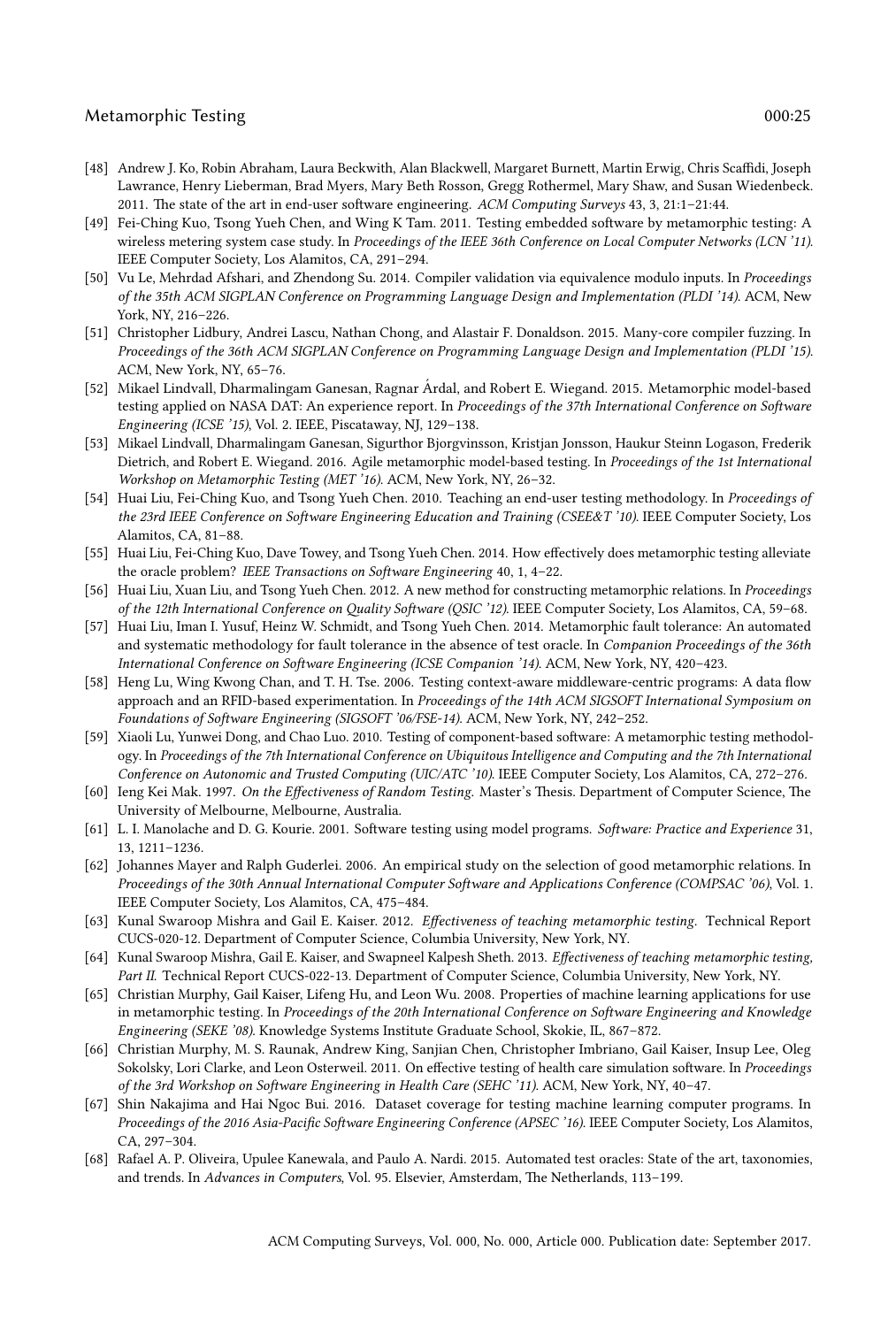- <span id="page-25-21"></span>[69] Alessandro Orso and Gregg Rothermel. 2014. Software testing: A research travelogue (2000–2014). In Proceedings of the Future of Software Engineering (FOSE '14). ACM, New York, NY, 117-132.
- <span id="page-25-17"></span>[70] Carlos E. Otero and Adrian Peter. 2015. Research directions for engineering big data analytics software. IEEE Intelligent Systems 30, 1, 13–19.
- <span id="page-25-5"></span>[71] Krishna Patel and Robert M. Hierons. submitted for publication. A systematic literature review on testing and debugging non-testable systems. Available at http://people.brunel.ac.uk/∼csstrmh/Intt/synth.pdf.
- <span id="page-25-6"></span>[72] Mauro Pezzè and Cheng Zhang. 2014. Automated test oracles: A survey. In Advances in Computers, Vol. 95. Academic Press, Waltham, MA, 1–48.
- <span id="page-25-8"></span>[73] Pak-Lok Poon, Fei-Ching Kuo, Huai Liu, and Tsong Yueh Chen. 2014. How can non-technical end users effectively test their spreadsheets? Information Technology and People 27, 4, 440–462.
- <span id="page-25-15"></span>[74] Pak-Lok Poon, Huai Liu, and Tsong Yueh Chen. 2017. Error trapping and metamorphic testing for spreadsheet failure detection. Journal of Organizational and End User Computing 29, 2, 25–42.
- <span id="page-25-10"></span>[75] Laura L. Pullum and Ozgur Ozmen. 2012. Early results from metamorphic testing of epidemiological models. In Proceedings of the 2012 ASE/IEEE International Conference on BioMedical Computing (BioMedCom '12). IEEE Computer Society, Los Alamitos, CA, 62–67.
- <span id="page-25-11"></span>[76] Arvind Ramanathan, Chad A. Steed, and Laura L. Pullum. 2012. Verification of compartmental epidemiological models using metamorphic testing, model checking and visual analytics. In Proceedings of the 2012 ASE/IEEE International Conference on BioMedical Computing (BioMedCom '12). IEEE Computer Society, Los Alamitos, CA, 68–73.
- <span id="page-25-1"></span>[77] Peifeng Rao, Zheng Zheng, Tsong Yueh Chen, Nan Wang, and Kai-Yuan Cai. 2013. Impacts of test suite's class imbalance on spectrum-based fault localization techniques. In Proceedings of the 13th International Conference on Quality Software (QSIC '13). IEEE Computer Society, Los Alamitos, CA, 260-267.
- <span id="page-25-2"></span>[78] John Regehr. 2014. Finding compiler bugs by removing dead code. http://blog.regehr.org/archives/1161.
- <span id="page-25-0"></span>[79] David S. Rosenblum. 1995. A practical approach to programming with assertions. IEEE Transactions on Software Engineering 21, 1, 19–31.
- <span id="page-25-12"></span>[80] Md. Shaik Sadi, Fei-Ching Kuo, Joshua W. K. Ho, Michael A. Charleston, and Tsong Yueh Chen. 2011. Verification of phylogenetic inference programs using metamorphic testing. Journal of Bioinformatics and Computational Biology 9, 6, 729–747.
- <span id="page-25-7"></span>[81] Sergio Segura, Gordon Fraser, Ana B. Sánchez, and Antonio Ruiz-Cortés. 2016. A survey on metamorphic testing. IEEE Transactions on Software Engineering 42, 9, 805-824.
- <span id="page-25-14"></span>[82] Sergio Segura, Robert M. Hierons, David Benavides, and Antonio Ruiz-Cortes. 2010. Automated test data generation ´ on the analyses of feature models: A metamorphic testing approach. In Proceedings of the 3rd International Conference on Software Testing, Verification and Validation (ICST '10). IEEE Computer Society, Los Alamitos, CA, 35-44.
- <span id="page-25-3"></span>[83] Sergio Segura, Robert M. Hierons, David Benavides, and Antonio Ruiz-Cortés. 2011. Automated metamorphic testing on the analyses of feature models. *Information and Software Technology* 53, 3, 245–258.
- <span id="page-25-9"></span>[84] Chang-Ai Sun, Guan Wang, Baohong Mu, Huai Liu, Zhaoshun Wang, and Tsong Yueh Chen. 2011. Metamorphic testing for web services: Framework and a case study. In Proceedings of the 2011 IEEE International Conference on Web Services (ICWS '11). IEEE Computer Society, Los Alamitos, CA, 283–290.
- <span id="page-25-16"></span>[85] Systems and software engineering: Systems and software Quality Requirements and Evaluation (SQuaRE): System and software quality models. ISO/IEC 25010:2011, ISO.
- <span id="page-25-13"></span>[86] Qiuming Tao, Wei Wu, Chen Zhao, and Wuwei Shen. 2010. An automatic testing approach for compiler based on metamorphic testing technique. In Proceedings of the 2010 Asia Pacific Software Engineering Conference (APSEC '10). IEEE Computer Society, Los Alamitos, CA, 270–279.
- <span id="page-25-19"></span>[87] Dave Towey and Tsong Yueh Chen. 2015. Teaching software testing skills: Metamorphic testing as vehicle for creativity and effectiveness in software testing. In Proceedings of the 2015 IEEE International Conference on Teaching, Assessment, and Learning for Engineering (TALE '15). IEEE Computer Society, Los Alamitos, CA, 161–162.
- <span id="page-25-20"></span>[88] Dave Towey, Tsong Yueh Chen, Fei-Ching Kuo, Huai Liu, and Zhi Quan Zhou. 2016. Metamorphic testing: A new student engagement approach for a new software testing paradigm. In Proceedings of the 2016 IEEE International Conference on Teaching, Assessment, and Learning for Engineering (TALE '16). IEEE Computer Society, Los Alamitos, CA, 228–235.
- <span id="page-25-22"></span>[89] Michael Troup, Andrian Yang, Amir Hossein Kamali, Eleni Giannoulatou, Tsong Yueh Chen, and Joshua W. K. Ho. 2016. A cloud-based framework for applying metamorphic testing to a bioinformatics pipeline. In Proceedings of the 1st International Workshop on Metamorphic Testing (MET '16). ACM, New York, NY, 33–36.
- <span id="page-25-18"></span>[90] T. H. Tse, Stephen S. Yau, Wing Kwong Chan, Heng Lu, and Tsong Yueh Chen. 2004. Testing context-sensitive middleware-based software applications. In Proceedings of the 28th Annual International Computer Software and Applications Conference (COMPSAC '04), Vol. 1. IEEE Computer Society, Los Alamitos, CA, 458–465.
- <span id="page-25-4"></span>[91] Xiaoyuan Xie, Joshua W. K. Ho, Christian Murphy, Gail E. Kaiser, Baowen Xu, and Tsong Yueh Chen. 2011. Testing and validating machine learning classifiers by metamorphic testing. Journal of Systems and Software 84, 4, 544-558.